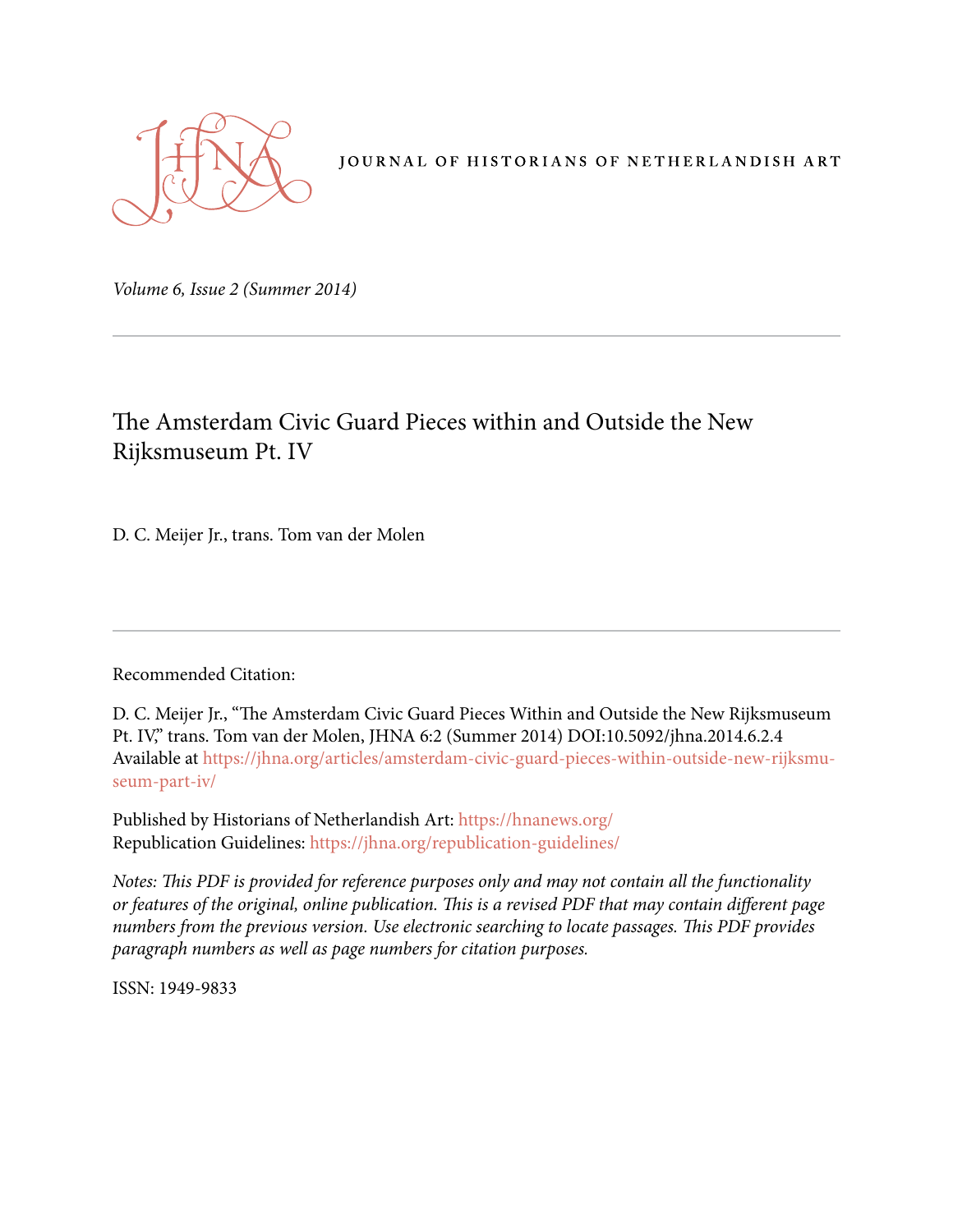

# **THE AMSTERDAM CIVIC GUARD PIECES WITHIN AND OUTSIDE THE NEW RIJKSMUSEUM PT. IV**

## *D. C. Meijer Jr. (Tom van der Molen, translator)*

This fourth installment of D. C. Meijer Jr.'s article on Amsterdam civic guard portraits focuses on works by Thomas de Keyser and Joachim von Sandrart (Oud Holland 6 [1888]: 225–40). Meijer's article was originally published in five installments in the first few issues of the journal Oud Holland. F*or translatio*ns (also by Tom van der Molen) of the first two installments, see JHNA 5, no. 1 (Winter 2013). For the third installment, see JHNA 6, no. 1 (Winter 2014). DOI:10.5092/ jhna.2014.6.2.4

#### **Thomas de Keyser**

**1**

mong the artist-families that flourished in Amsterdam in the Golden Age of the first<br>half of the seventeenth century, the De Keyser family deserves first place.<sup>1</sup> The head c<br>the family was Hendrik de Keyser, the architect half of the seventeenth century, the De Keyser family deserves first place.<sup>1</sup> The head of A the family was Hendrik de Keyser, the architect and sculptor, who was born in Utrecht. After having moved with his teacher Cornelis Bloemaert from Utrecht to Amsterdam, he married Beyken Pietersdochter van Wilder there in 1591.<sup>2</sup> In his new residence he soon acquired the esteem and trust of the government and notable burghers and received many commissions, of which Pieter Cornelisz Hooft, when still a student, predicted -- what became so literally true -- "the nation will use your works as the main witnesses to its descendants of its present happiness."3

- When he died, on May 15, 1621, Hendrik de Keyser left four sons. The youngest inherited his father's first name, but the three oldest became the heirs of his artistic nature. The oldest, Pieter, finished the tomb of Prince William I in Delft, started by his father. Since he was a city stonemason in Amsterdam, it was probably he who delivered the designs for the city's buildings erected in the time of Prince Frederik Hendrik: the Heiligewegs-, Antonies- and Nieuwe Regulierspoort, the Staalhof,<sup>4</sup> the Arquebusier civic guard hall, etc. Kramm<sup>5</sup> mentions that he was the teacher and father-in-law of the sculptor Nicholas Stone, who is famous in England.<sup>6</sup> **2**
- Willem de Keyser, the third son, worked primarily in England, where he probably died. We find, however, from 1642 to 1652 mentions of a Willem de Keyser as a stonemason in Amsterdam. In 1647, he was appointed city stonemason after that office had been vacant for some time.<sup>7</sup> Pieter de Keyser had therefore not held the office until his death, as he was still alive in 1654.<sup>8</sup> Willem died perhaps in 1653.<sup>9</sup> In any case, in that year Simon Bosboom<sup>10</sup> took his place. Bosboom is known because he collaborated on the Town Hall and published architectural books.<sup>11</sup> **3**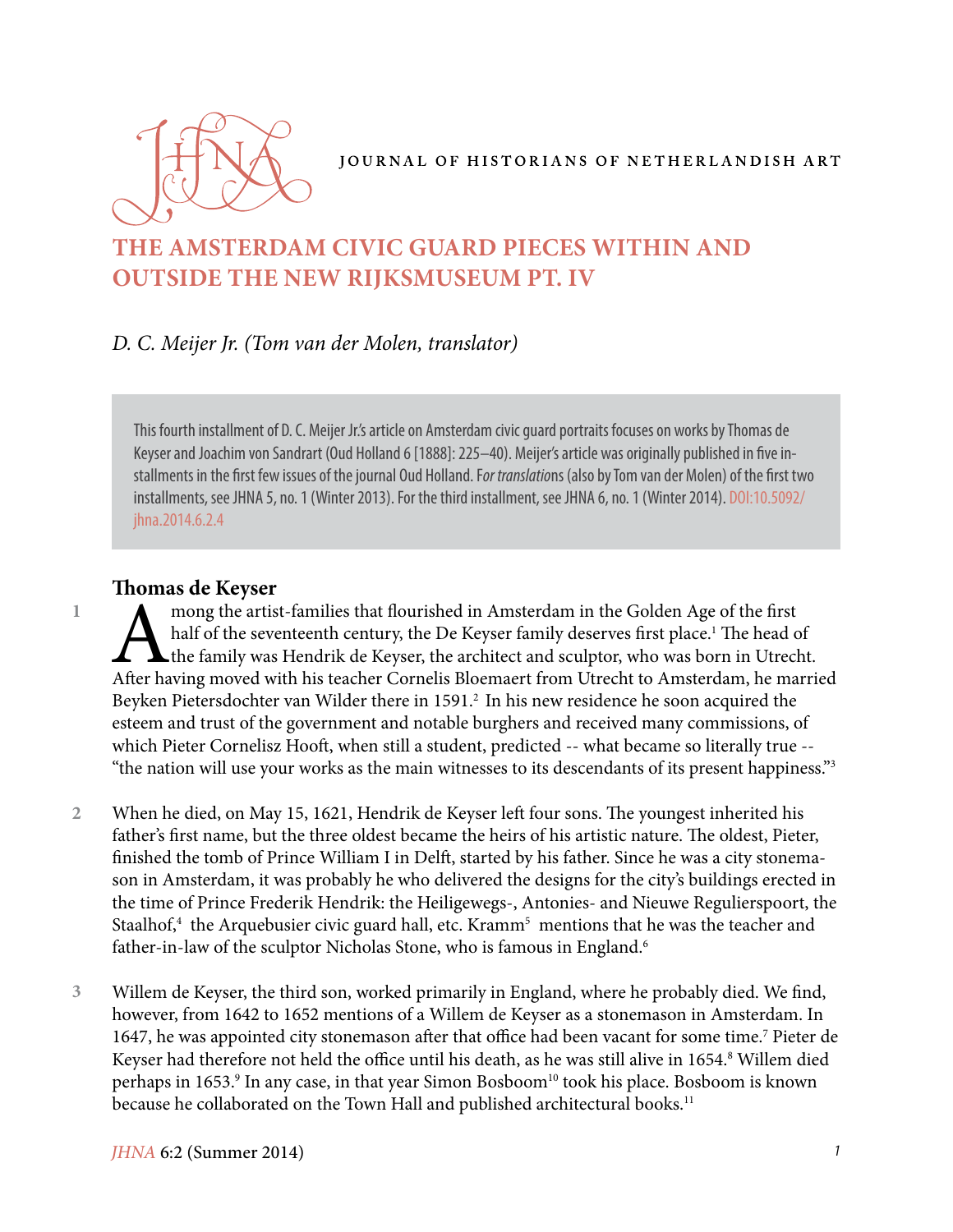- Hendrik de Keyser's second son, Thomas, who according to De Bray was also very skilled as an architect,<sup>12</sup> chose the art of painting, and his portraits aroused the ever-increasing admiration of the generations after him. Even still, in a curious way his name had almost lost its immortality. At a certain point his usual signature Th. was read as Theodorus and after that the mistake was repeatedly copied, up until recently when the correct first name was done justice to again. **4**
- Of the works by Thomas De Keyser that we are able to date, the earliest is the one that was commissioned to him in 1619 [fig.1],<sup>13</sup> when the upper floor of the St. Anthonispoort -- which had been rebuilt as a weighing house -- was furnished as a "Snijburg" (dissection room). The prelector Dr. Sebastiaan Egbertsz (afterwards burgomaster) had himself depicted, with four [sic]<sup>14</sup> of his students, while demonstrating a skeleton. It was commissioned to adorn the chimney. This anatomy lesson is nowadays on display in the Rijksmuseum, formerly no. 185*d*, now no. 766.15 Two years later De Keyser made the portrait of his famous father that was engraved by Jonas Suyderhoeff and honored with an epigram by [Joost van den]Vondel [fig. 2].<sup>16</sup> **5**



Fig. 1 Nicolaes Eliasz Pickenoy, *The Osteology Lesson of Dr. Sebastiaen Egbertsz*, 1619. Amsterdam Museum, inv. no. SA 7352 (artwork in the public domain)



Fig. 2 Jonas Suyderhoeff, after a design by Thomas de Keyser, *Portrait of Hendrick de Keyser (1565–1621)*, after1623. Rijksmuseum, Amsterdam, inv. no. RP-P-OB-60.736 (artwork in the public domain)

- The same poet dedicated some lines to a portrait of the former Governor-General Laurens Reael by De Keyser.17 Until now, it has been assumed that this portrait was the life-size, full-length depiction that is presently in the collection of Johanna E. Backer, née de Wildt, together with the matching portrait of Reael's wife, Susanna de Moor. They were considered to be among the greatest gems of the Historical Exhibition [*Historische Tentoonstelling van Amsterdam*] in 1876. **6**
- Now that the notes by Arent van Buchel have been published, however,<sup>18</sup> we can conclude with some confidence that it was Van der Voort who painted the portrait of Reael "tot de voeten" [down to the feet, meaning full-length]. In fact, I have my doubts that the portrait that De Keyser made -- the subject of the poem by Vondel -- is the one that [scholars] have considered it to be. **7**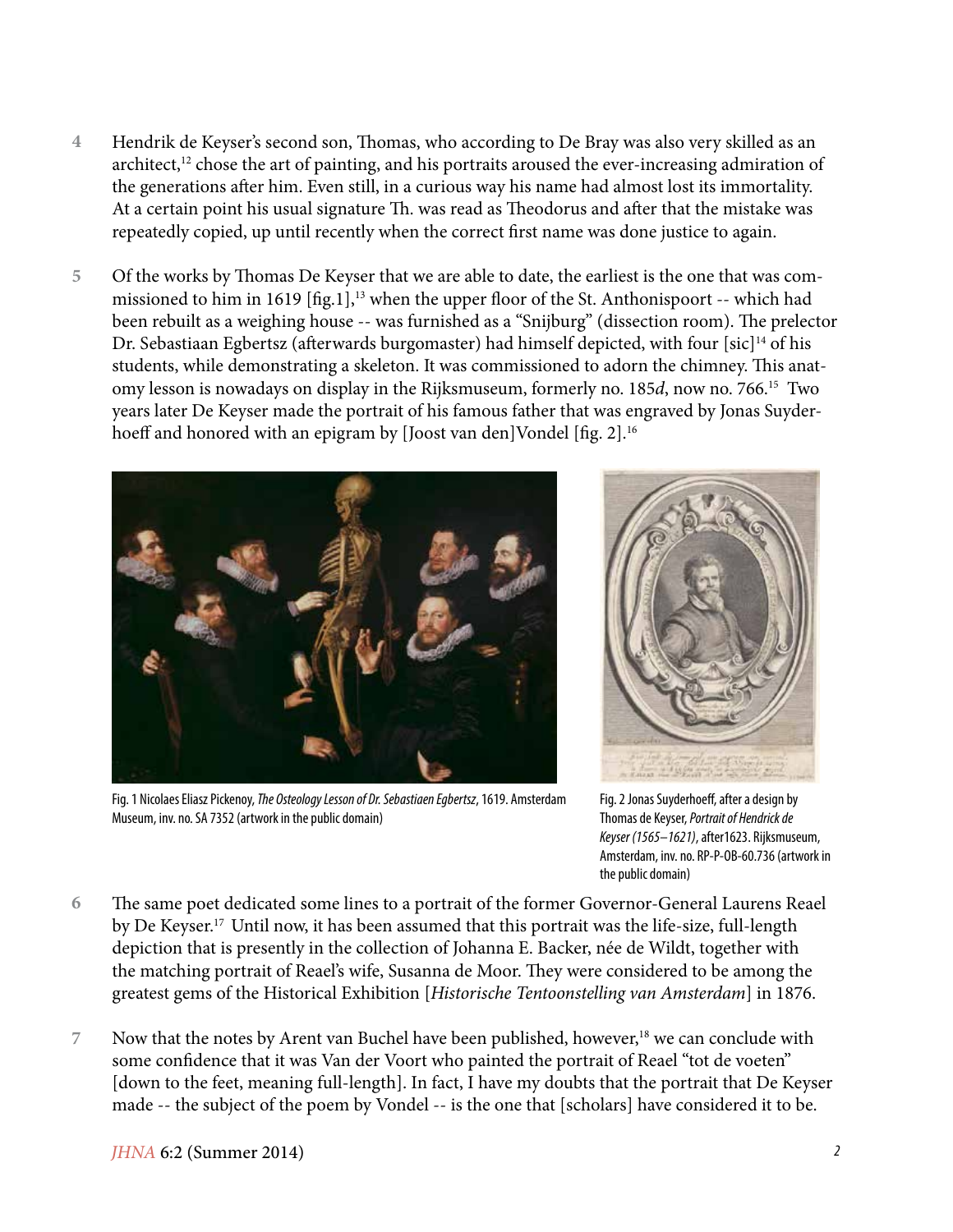On the contrary, as Mr. Six mentioned to me, $19$  we must consider the work presently owned by Mrs. Backer to be the one painted by Van der Voort that Buchel mentioned.<sup>20</sup> Mr. Six has also denied authorship to De Keyser of the Portrait of Marten Rey, ao 1627, in the Rijksmuseum,<sup>21</sup> and rightfully so as this connoisseur states that among the paintings attributed to De Keyser, particularly those in foreign museums, there is need for further sorting.

How happy we are to own two works by Thomas, works that are really by him beyond a doubt, from 1632 and 1633. They are the civic guard portraits that currently adorn the Museum's Hall of Honor (to the right): nos. 767 and 768 (formerly 185 e and f) [figs. 3 and 4].<sup>22</sup> The first of them is the older and immediately appeals to us through a general tone that is so much warmer than in civic guard portraits by other masters produced only a few years previously. Here the eye is regaled not so much by the richness of colors that shine in the paintings by Van der Helst and Flinck as by their silent harmony. Also it cannot be denied that the grouping aims for naturalness and ease. De Keyser placed his main characters on a slight rise: the upper step of the entrance to a building. The spectator can imagine himself in the front door of that building. Because the officers remain on the highest step and other civic guardsmen have already placed their feet on the lower steps of the entrance, one receives the impression that in the next moment a collision will take place in that small space, because the space could never contain all these persons. **8**



Fig. 3 Thomas de Keyser, *Company of Captain Allaert Cloeck and Lieutenant Lucas Jacobsz Rotgans*, 1632. Rijksmuseum, Amsterdam, inv. no. SK-C-381, on loan from the city of Amsterdam (SA 7353) (artwork in the public domain)



Fig. 4 Thomas de Keyser, *Company of Captain Jacob Symonsz de Vries and Lieutenant Dirck de Graeff*, 1633. Amsterdam Museum, inv. no. SA 7354

To the right and to the left, other civic guards stand in the background. Here perspective has been applied more strongly than usual in civic guard works, causing the portrayed to appear smaller **9**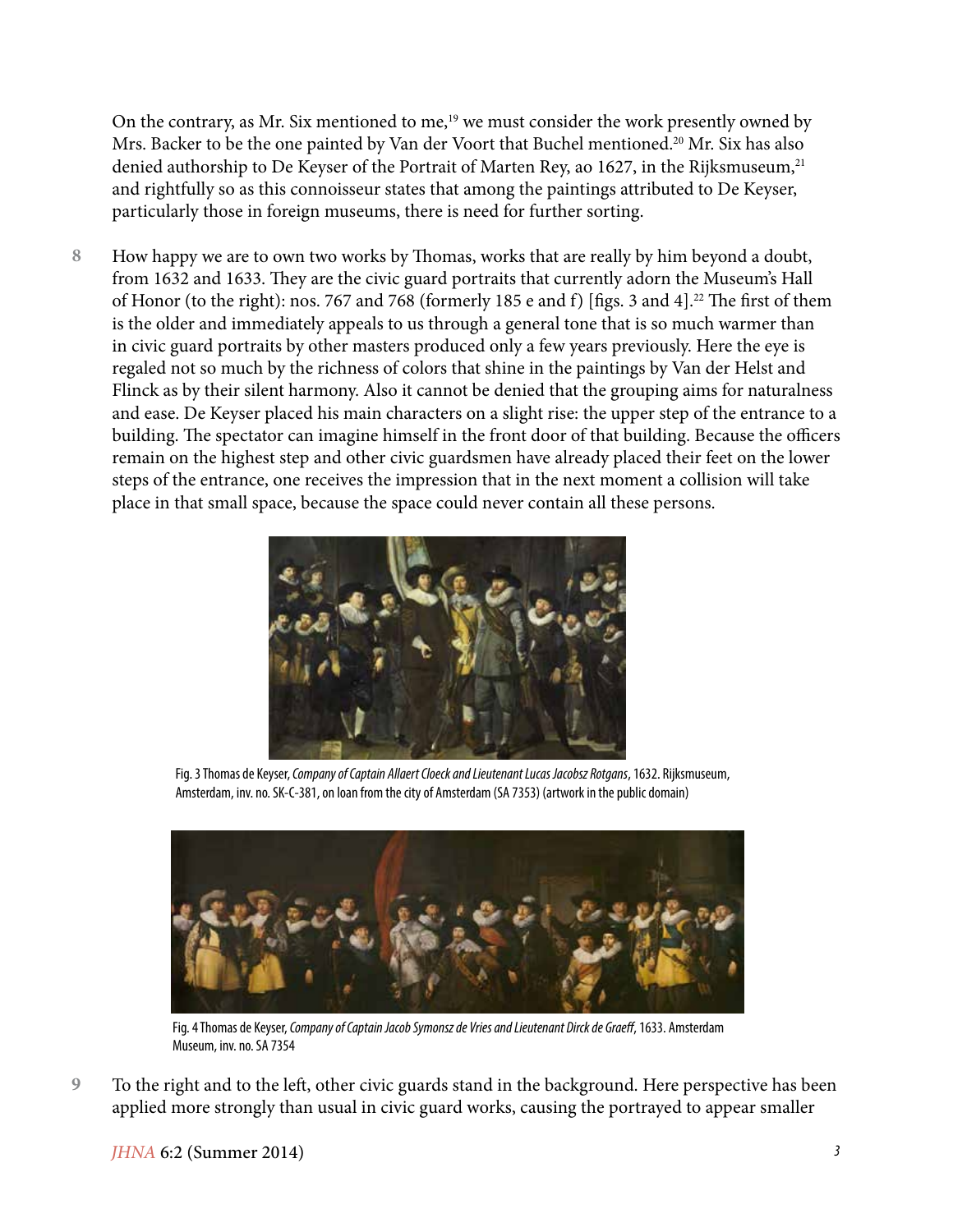than those in the foreground, even somewhat smaller than needed for the distance where they stand, when we compare it with the perspective of the background.

For one of those persons on the second plane I want to give some extra attention: the oldest of the two civic guards stands on a higher level at the left. From the list of sitters that is still visible on the painting, it appears that Dirk Pietersz. Pers is depicted. And it is thanks to an etching by Dirk Matham after this head [fig. 5], that we can identify in the top left corner, the serious, pensive face of this poet-bookseller, born in Emden and named after the "white press [*witte pers*]," the sign of his shop, which he had started in the first years of the century on the Damrak, opposite the grain market. **10**



Fig. 5 Theodor Matham, *Portrait of Dirck Pietersz Pers*, ca. 1665. Rijksmuseum, Amsterdam, inv. no. RP-P-OB-23.254 (artwork in the public domain)

- It was there that Vondel's *Gulden Winckel* and *Warande der Dieren* were published. And it was there that songbooks were sold: *Nieuwe Lusthof, Bruylofts-Bancket, Bloemhof van de Nederlandse Jeught, Bloeiende Mey-waghen, Apollo of ghesangh der Musen*, in which Hooft and Brederoo, Coster, and Heinsius offered their first writings. Nowadays these are viewed as precious relics for the study of our literature. Later Blaeu became the favorite publisher of the poets. According to a verse on Pers, Vondel seems to have blamed Pers for being more self-interested than other writers.<sup>23</sup> It was perhaps to avenge himself or because his business now gave him more time to play the lyre himself, that he first put *Historien van Lucretia en Scipio* (1624) into rhyme.<sup>24</sup> Afterwards he fought the abuse of wine [*het misbruycks des Wijns*] (1628),<sup>25</sup> published a poetic extension to the book of Jonah (1635),<sup>26</sup> and finally his *Bellerophon*. The *Bellerophon* (1614) was praised by Cats, who was Pers's model. With that work he made a name for himself as a moral poet and lyricist for the first time (the work had two sequels). He shows his considerable literacy in writings that are often ornamented with important prints (*Jonas de straf-prediker*, for example, has a title page after Hans Bol). As an insignia, he printed a Christian knight on the title pages of his works, with the words "Ick strii op sno eerde" [I battle a wicked world], an anagram of Dirck Pieterssoone.<sup>28</sup> **11**
- It is not possible to introduce more civic guards by their names to the reader. Even if we know their names, thanks to the list that has been painted as a note, torn in two and partly inserted behind the frame, we cannot connect these names to the different [depicted] persons, because we lack any further hints. The exceptions are the ones that we can point out because of the signs of **12**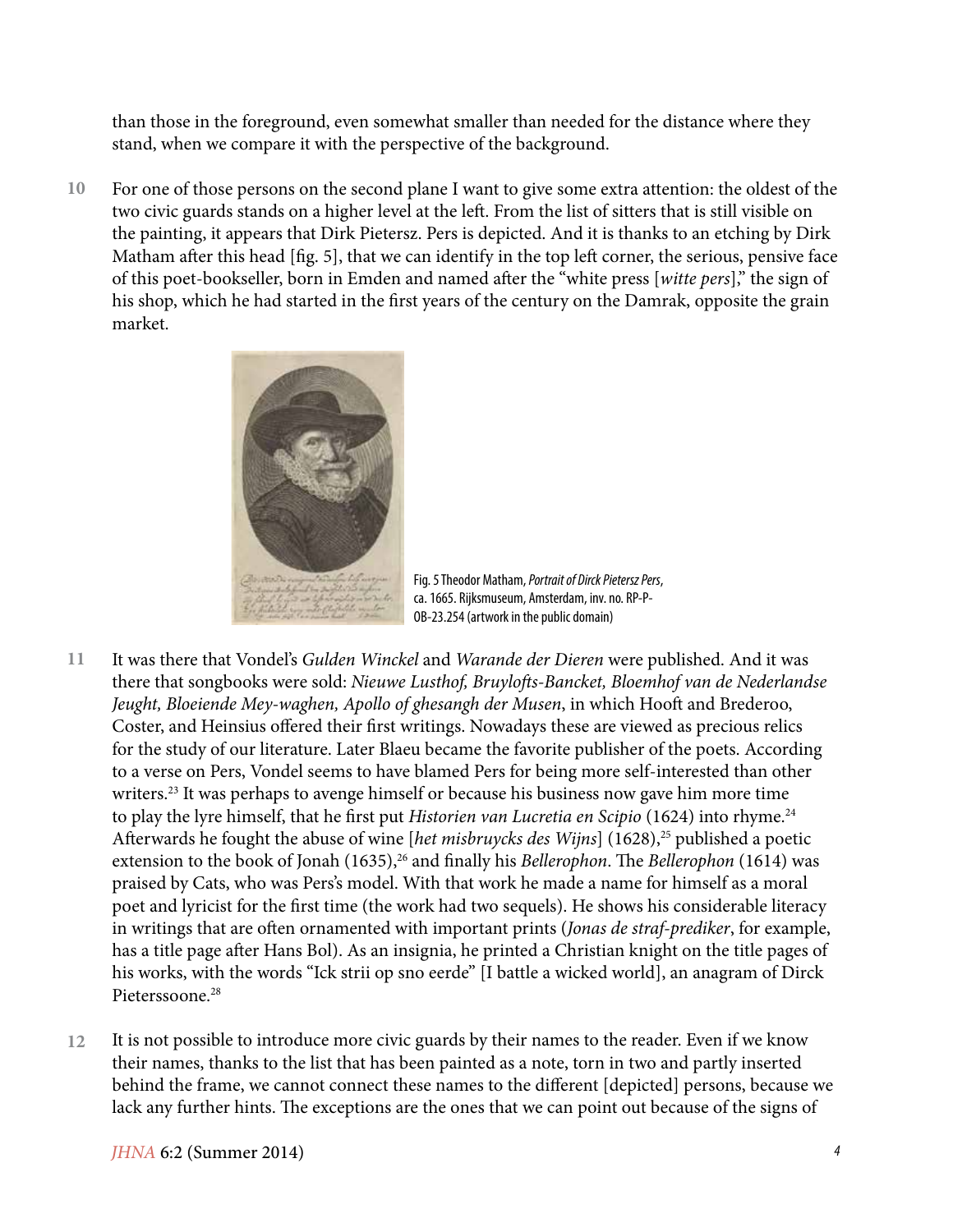their rank as officers. The captain, in his strikingly simple, brown clothing, is the alderman Allard Cloeck. The lieutenant, in greenish gray is Lucas Jacobsz. Rotgans. The latter owed his rank to a small coup d'etat, that Schaep recounts in his notes: "30 June 1620 the burgomasters Pauw, Hoyng and Frederik de Vrij" (the counter-remonstrants) "overruling" (the fourth burgomaster) "Gerrit Jacobsz Witsen, had the war council meet at an unusual time, being 8 o'clock in the morning, and, on top of that, had [not] summoned all Captains and Lieutenants, but only some of them and some of them an hour later. And they have then deposed the 2 Lieutenants Nanningh Florisz Cloeck of the third regiment and Jan Claesz Vlooswijck of the fourth regiment, because of some frivolous addresses and particular objections to Burgomaster Pauw and immediately they have chosen two others instead of them, being no. 4 Arent Pietersz Verburgh and no. 3 Lucas Jacobsz Rotgans."29

- Those days are long past in this painting, however. After the reaction had taken place, a subject on which Mr. Gebhard has published in the first volume of this journal,<sup>30</sup> the old disputes in the city district three, it seems, were forgotten, because [in the painting] Rotgans has kept his position, but he now has the son of the man he displaced on his side as the captain.<sup>31</sup> **13**
- Later they could even act as brothers-in-arms, because, on the occasion of the siege of Maastricht, two burgher-captains, Willem Backer of the 17th regiment and our Captain Cloeck of the third [the regiments were not entirely composed of their own company, but assembled with civic guards from various companies] went to Nijmegen to occupy that city. They departed on August 27, 1632 and stayed until October 6. **14**
- It would hardly be strange to conclude that the (bloodless) expedition was the occasion for commissioning this painting, dated 1632. This was, however, not the case after all. **15**
- This became clear to me from the discovery that A. D. de Vries made in the Albertina in Vienna, where he found a pen drawing (attributed to Van der Helst) that appeared to be the original sketch for De Keyser's painting.<sup>32</sup> It is dated "1630, 27 NOVEB," from which it can be concluded that by then the painting had been commissioned from De Keyser (Cloeck was appointed captain in that year). The sketch is peculiar from another point of view as well, because it shows an important variation. The central group of six persons standing on the steps or mount are the same as in the painting, but both the five civic guards on the right-hand side and those on the left-hand side are grouped in a different way. The grouping of the sketch is much looser and more successful, the figures are much less compressed in space. The painter has probably been ordered to make a painting of specific measurements. After that he could not execute his original composition but was forced to find refuge by placing a number of persons in the second row, somewhat higher than those in front, to let their heads rise above the others.<sup>33</sup> **16**
- De Keyser was apparently compositionally unimpeded when he painted his other civic guard portrait a year later: the civic guards of district eighteen.<sup>34</sup> The militia depicted in that portrait, no less than twenty-three of them, are placed in different positions, some sitting, some standing, so that, although they are all in one line, monotony has been avoided. The splendid distribution of colors also contributes to this [liveliness], as it shows a harmonic interchange of light and dark costumes. **17**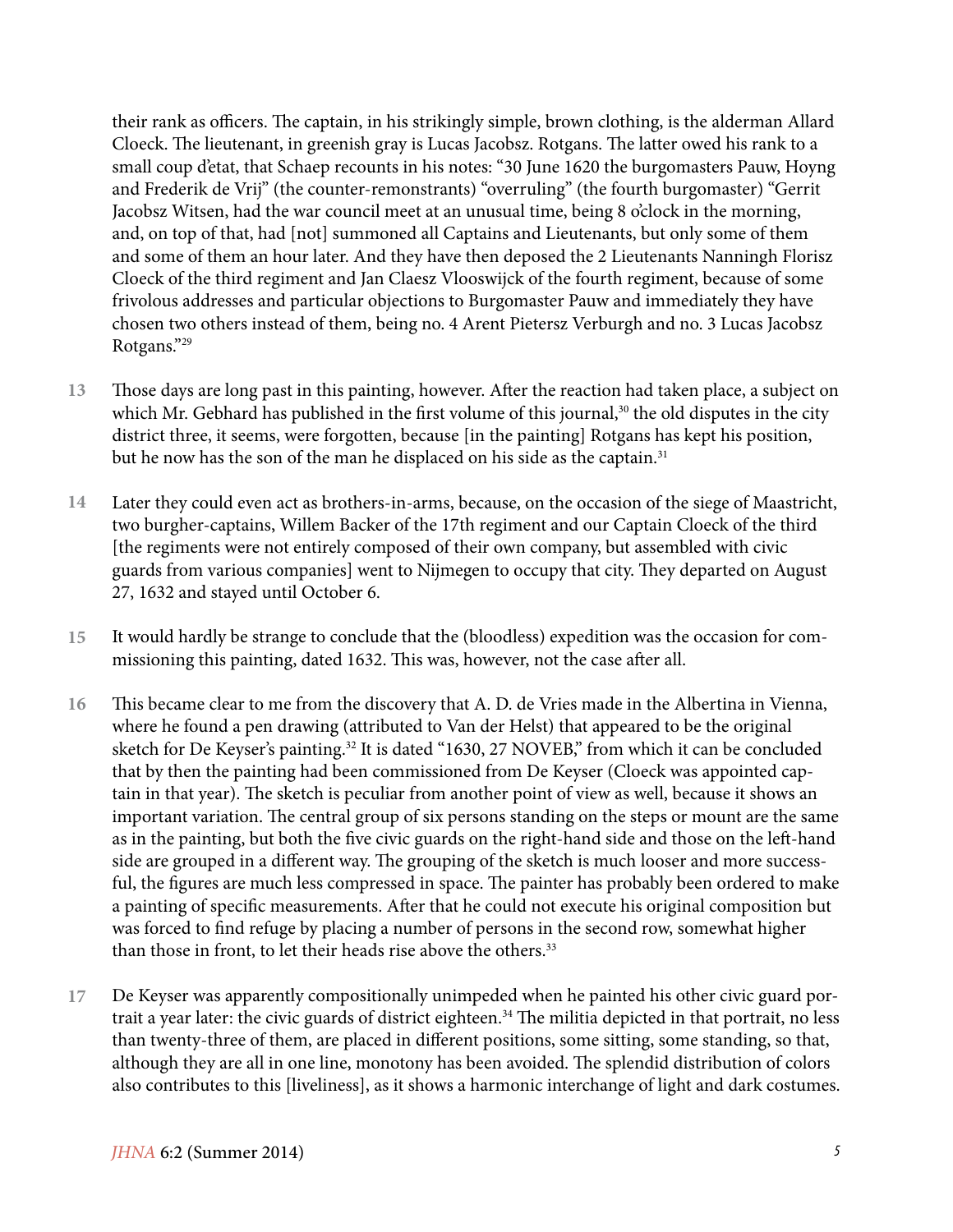- Moreover, the artist had the fortunate idea of breaking the line of heads by providing a glimpse of a backroom. The door that gives entrance to this room is in the rear wall, which contains the bases of giant columns. We are again looking at fantasy architecture (in contrast to other civic guard portraits, however, it is rather modest, again stressing the good judgment of De Keyser). The backroom, with its beamed ceiling, resembles a room in the civic guard halls. Two civic guards appear there playing cards on a drum. **18**
- This painting has been ranked above De Keyser's other civic guard painting by connoisseurs. Nevertheless, it contains a peculiar weakness of which I cannot keep silent: the majority of the persons depicted show a strange facial feature. It is apparent especially when one is on the same level as the painting (as used to be the case when it was in the third-class wedding hall [of the town hall], and in the first months after the opening of the new museum, when it was in the Rembrandt room). Because of that feature the portrait has been dubbed the "Jodencompagnie" (Company of Jews). Knowing that the civic guard companies are all inhabitants of a particular neighborhood, one would likely be inclined to search the eighteenth district on that side of the Sint Antoniesluis. Nothing however is less true: Captain Jacob Simonsz de Vries lived on Nieuwezijds Achterburgwal<sup>35</sup> near the Stilsteeg<sup>36</sup> and his district included the Pijpemarkt and the Deventer Houtmarkt (the later Bloemmarkt),<sup>37</sup> the Kalverstraat, and the Rokin, from Dam square to the St. Luciensteeg, and also the Beurssteeg etc. **19**
- Therefore no other conclusion is possible than a general design that the master involuntarily embedded into so many of the physiognomies. This, however, does not correspond well with the care that might be demanded of a portrait painter for a good likeness, and that might indeed testify to a rushed and careless finish. The brushstrokes too are different than on the civic guard portrait described above. The manner is masterful, but not exactly smooth. In many works by De Keyser one finds the broad strokes reminiscent of Frans Hals. In this civic guard portrait that is certainly the case. The following circumstance is very remarkable in that respect. De Keyser painted this work for the Crossbow Archers Civic Guard Hall (Voetboogsdoelen), and, according to Schaep, it was hung there in the "new hall," together with works by Hals and Codde. The latter painting is dated 1637. However, while the painting may have been finished by Codde at that time, it could well have been started by Hals some years earlier (the officers depicted had already served together since 1632),<sup>38</sup> and it is not unlikely that Hals received the commission in order to adorn the "new hall" at the same time that De Keyser received the commission for that same room. Might the contemporary work, maybe even hanging in the same place, have influenced the Amsterdam master, consciously or not? The genius from Haarlem was then at the pinnacle of his talent. **20**
- More expert people than I may decide this. The work by Hals, whether because it took too long to complete or did not please the Amsterdammers, was given to Codde to finish. As for De Keyser, after having delivered a civic guard portrait two years in a row, he was never asked to perform such a task again. **21**
- Yet this did not result from a deterioration of talent. Not according to our present-day judgment at least. In the next years, he still delivered portraits that inspire everyone's admiration nowadays. And he remained in the favor of the best families in Amsterdam, particularly those of the liberal faction to which he himself belonged. De Keyser had joined the newly founded Remonstrant **22**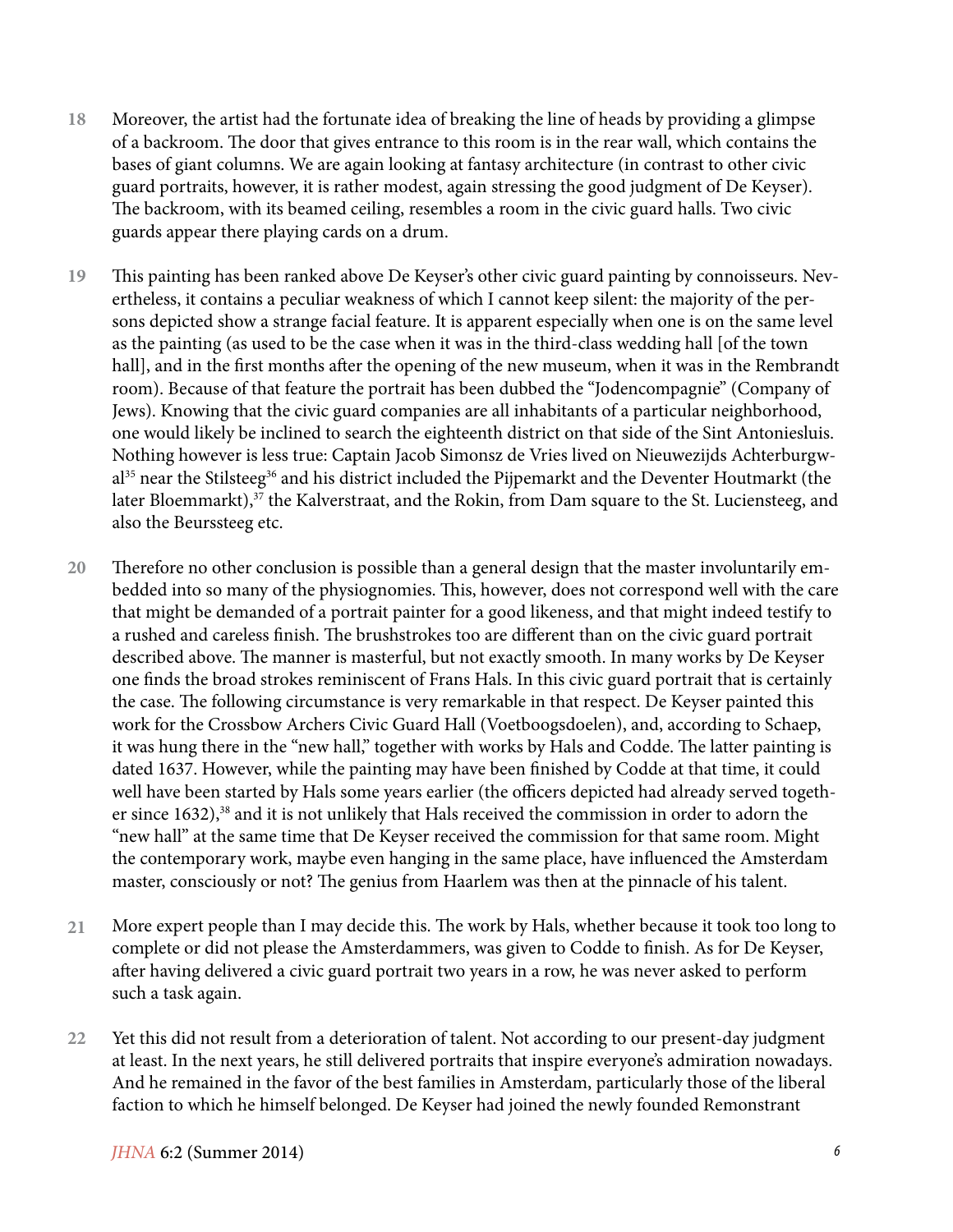church. He "publicly" had his children baptized there, according to the baptismal register.<sup>39</sup> In 1634 he painted the first minister of that congregation, Carolus Niellius [fig 6].40 From the same period come the life-size portraits of the later burgomaster Cornelis de Graeff and his second wife Catharina Hooft that are now gems of the museum in Berlin, after having long been in Huis Ilpendam, the manor of the De Graeff family.<sup>41</sup> They are attributed to Thomas de Keyser, but his monogram (the interlaced letters T.D.K.) appears to be missing.<sup>42</sup> They are also undated, but, since the second marriage of De Graeff occurred in 1635, they will not have been produced prior to that year. Since he had himself depicted with the old Town Hall in the background, they will not have been made earlier than 1636, because only in that year did De Graeff join the city magistrate. It was probably not so much his lack of talent that had kept him [from the city government], but the long lives of those family members that preceded him, with whom he could not serve simultaneously. One of Cornelis's brothers had been depicted by De Keyser at an earlier stage. The lieutenant in civic guard portrait no. 768 (185f) is Dirk de Graeff, who passed away in the bloom of his years, in 1637, leaving behind a childless widow, Eva Bicker. She was the sister of Roelof and Hendrik Bicker. She was later remarried (in 1640) to Frederik Alewijn. I have recently exhibited her portrait (a masterpiece by Santvoort) in the exhibition of the *Rembrandt Society* in the rooms of the Antiquarian Society.43



Fig. 6 Crispijn van de Passe, after Thomas de Keyser, *Portrait of Carolus Niellius*, after 1652. Rijksmuseum, Amsterdam, inv. no. RP-P-OB-15.804X (artwork in the public domain)

In 1638, for the visit of the queen-widow of France Marie de Medici, who was received in Amsterdam with so much pomp and circumstance, Thomas de Keyser was granted the honor of painting the four burgomasters who received her. The portrait also included -- entering the room and lifting his hat -- the lawyer Davelaer, who was the commander of the guard of honor that escorted the queen  $[fig. 7]$ . This painting, currently in the collection of the Mauritshuis in The Hague,<sup>44</sup> has become widely known from the fine engraving that Jonas Suyderhoeff made after it [fig. 8]<sup>45</sup> and also from the animated text that W. Burger (Thoré) dedicated to it, when he introduced De Keyser (then still called Theodoor) to the art-loving public of Europe in his *Musées d'Amsterdam et de la Haye* (1858) and thus placed him in the ranks to which he belongs.<sup>46</sup> "The painterly touch is ample and firm, precisely where it has to be and only where it has to be. Simplicity, power, harmony, [all this one finds in this painting that is less than a foot high]." The characteristic conception and the breadth of execution particularly struck the French art lover, especially considering the small size of this work by the "unknown genius." **23**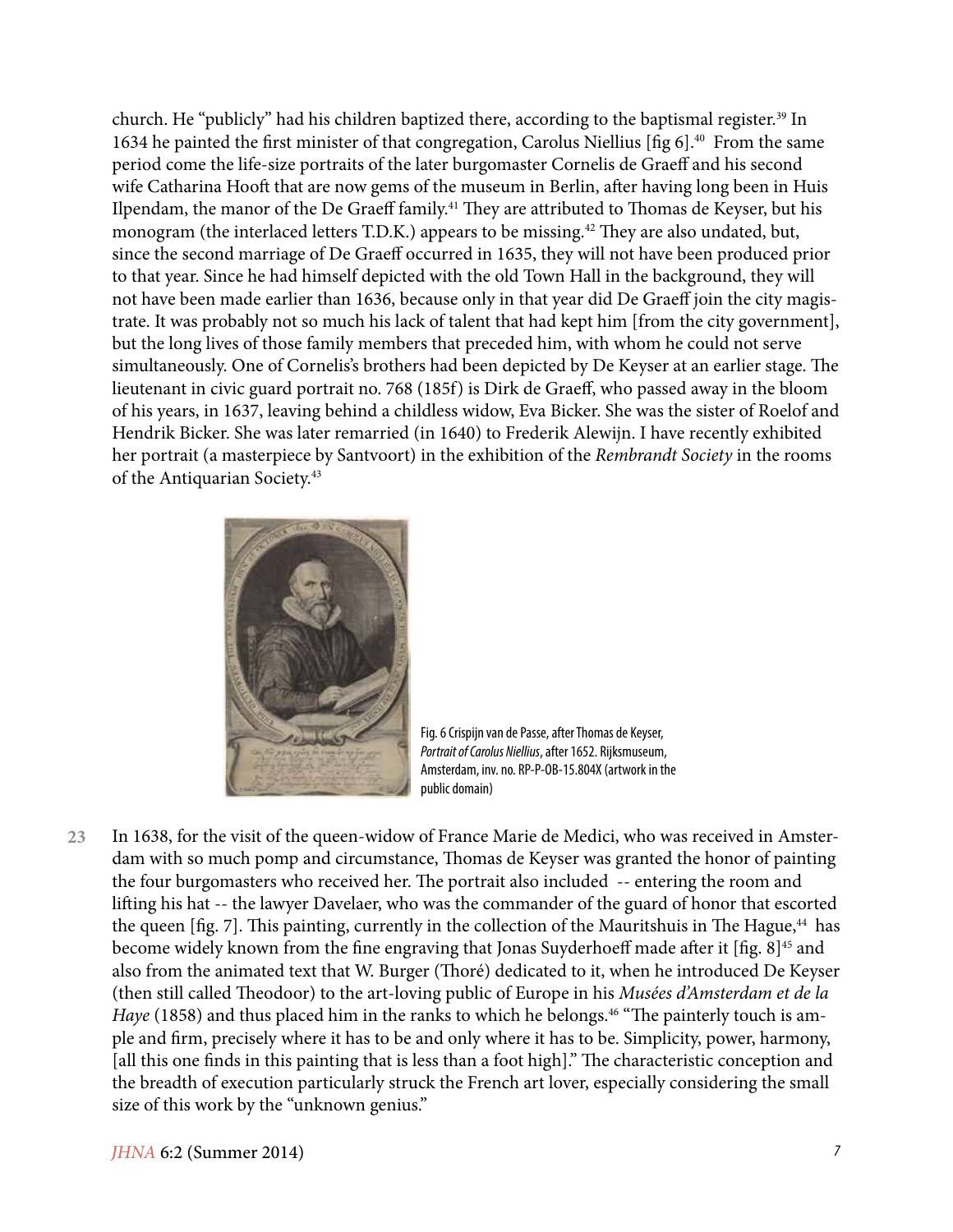

Fig. 7 Thomas de Keyser, *The Amsterdam Burgomasters Hear of the Arrival of Marie de Medici*, 1638. Amsterdam Museum, inv. no. SB 5755, on loan from the Mauritshuis, The Hague (artwork in the public domain)



Fig. 8 Jonas Suyderhoeff, after Thomas de Keyser, *The Amsterdam Burgomasters Hear of the Arrival of Marie de Medici*, 1638. Rijksmuseum Amsterdam, inv. no. RP-P-OB-60.665 (artwork in the public domain)

- The *Four Burgomasters* by De Keyser not only ignited the enthusiasm of the art connoisseur but also that of the historian, who sees immortalized another four physiognomies of men who were honored in Amsterdam during its heyday. It is a pity that confusion has arisen in the naming of the four depicted men. **24**
- The caption of Suyderhoeff 's etching naturally starts with the name of the presiding burgomaster, and, because the names are all on the same line, it is the one on the *left*. The painter, however, had placed this burgomaster to the viewer's right and the others according to rank. The names therefore are the reverse of what has been assumed up until now. The portrait that was engraved by [Jacob] Houbraken (with the caption *H. (sic) de Keyser pinxit*) as representing Anthony Oetgens van Waveren, and that apparently represents the same person who in the painting is depicted sitting on the left of the person entering the room, therefore does not represent this burgomaster [Oetgens van Waveren], but his colleague Abraham Boom [fig. 9].<sup>47</sup> The similarities to the likeness of the captain on the civic guard portrait no. 125 (former no. 74, now no. 826 in the Rijksmuseum) by Lastman and Van Nieulandt (that was described in volume 3, p. 120 of this magazine) cannot be denied, taking into account the sixteen years of age that Boom has gained by this time [of the portrait by De Keyser][fig. 10].<sup>48</sup> The burgomaster behind the table is Pieter Hasselaer and not Albert Coenraedsz [Burgh], brewer in *De Burgh* on the Oudezijds Achterburgwal and former envoy to Moscovia and Denmark. The latter is depicted here *en profil*. One recognizes the witty head (showing off the optimism of the man who urged Vondel to continue his *Palamedes*), as he was engraved by Jacob Houbraken (this time with better luck!) after the civic guard painting by Van den Valckert. This was, at the time, attributed to Moreelse (the City's no. 108, the Museum's no. 1459), to which we will return later [fig. 11]. **25**
- On drawings made after the painting or the engraving in the *eighteenth* century, the burgomaster seated in the right corner, signaling Mr. Davelaer to come closer, was thought to be Boom up till now.49 **26**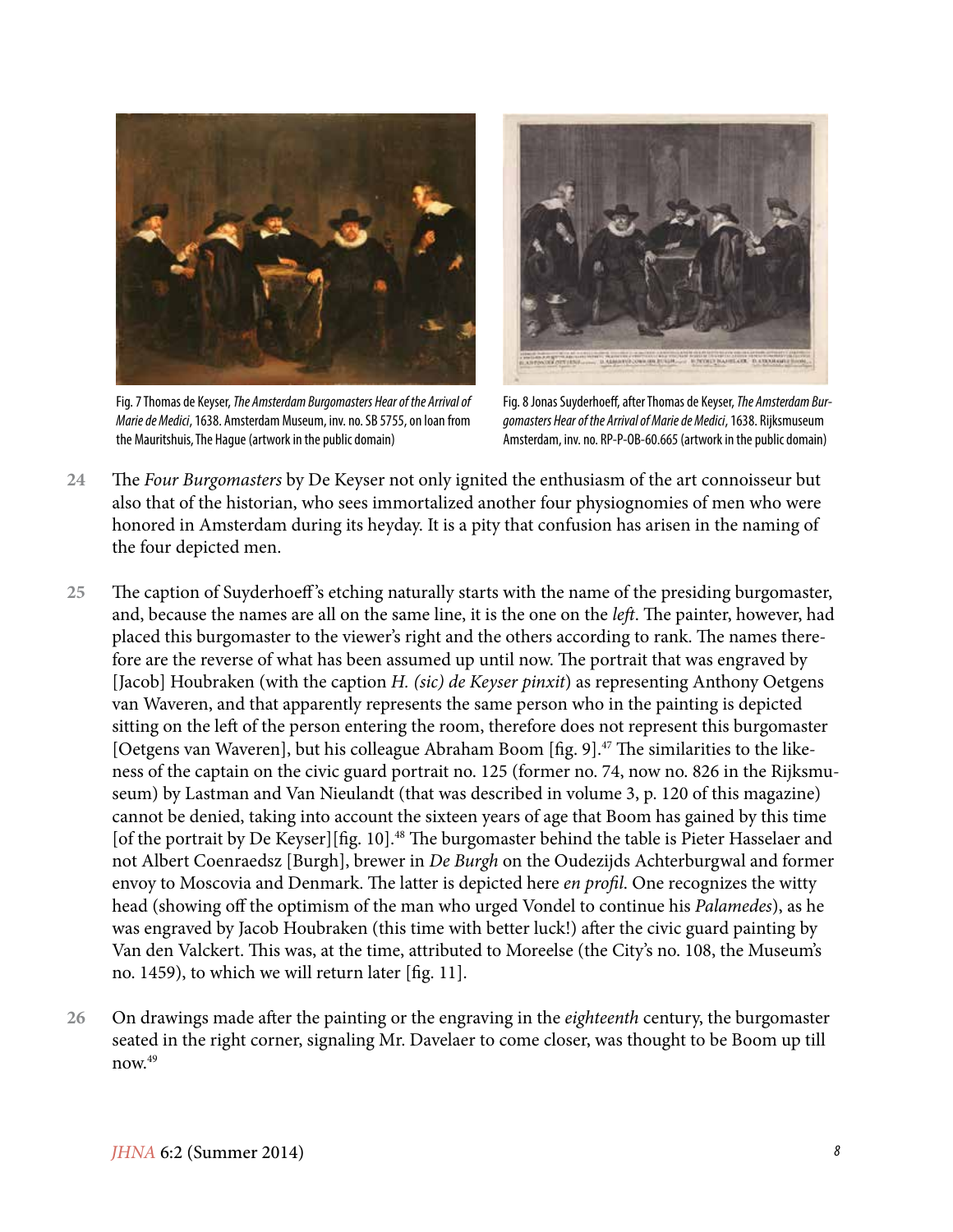

Fig. 9 Jacob Houbraken, *Portrait of Burgomaster Abraham Boom*, 1749–59. Rijksmuseum, Amsterdam, inv. no. RP-P-OB-48.365 (artwork in the public domain)



Fig. 11 Jacob Houbraken, *Portrait of Albert Coenraedsz Burgh*, 1749–59. Rijksmuseum, Amsterdam, inv. no. RP-P-OB-48.867 (artwork in the public domain)



Fig. 10 Nicolaes Lastman and Adriaen van Nieulandt, *Company of Captain Abraham Boom and Lieutenant Oetgens van Waveren*, 1623. Amsterdam Museum, inv. no. SA 7361 (artwork in the public domain)

- A *seventeenth*-century drawing in India ink in my collection, however, identifies the correct person: "D(octor) Anthony Outgens van Waveren, knight, Lord of Waveren, Botshol and Ruyge Wilnis,<sup>50</sup> mayor and council, died 25 August 1658." This drawing had brought A. D. de Vries and myself onto the right trail before; a notice in Schaep's manuscript gave us the right placement of the persons depicted and although this painting is not a civic guard painting, I thought that noting it here would be of service to most of my readers. **27**
- As is known, the museum in The Hague can take pride in another masterpiece by De Keyser: the sitting man, who, with no reason known by me, has been catalogued as "magistrate."<sup>51</sup> **28**
- After 1640, paintings by Thomas de Keyser became scarcer. Had he retired from the arts? Perhaps illness caused the decline? Or had he found a more profitable activity? Did he set too high a price for his talent? Behold some questions that until now have not been answered, not even by conjecture. The answers came from the notes that were made by Mr. de Roever in the city archives and put at my disposable with his usual friendliness. The year 1640 brought a great change in the life of Thomas. He apparently changed the brush for the chisel and the palette for office books, **29**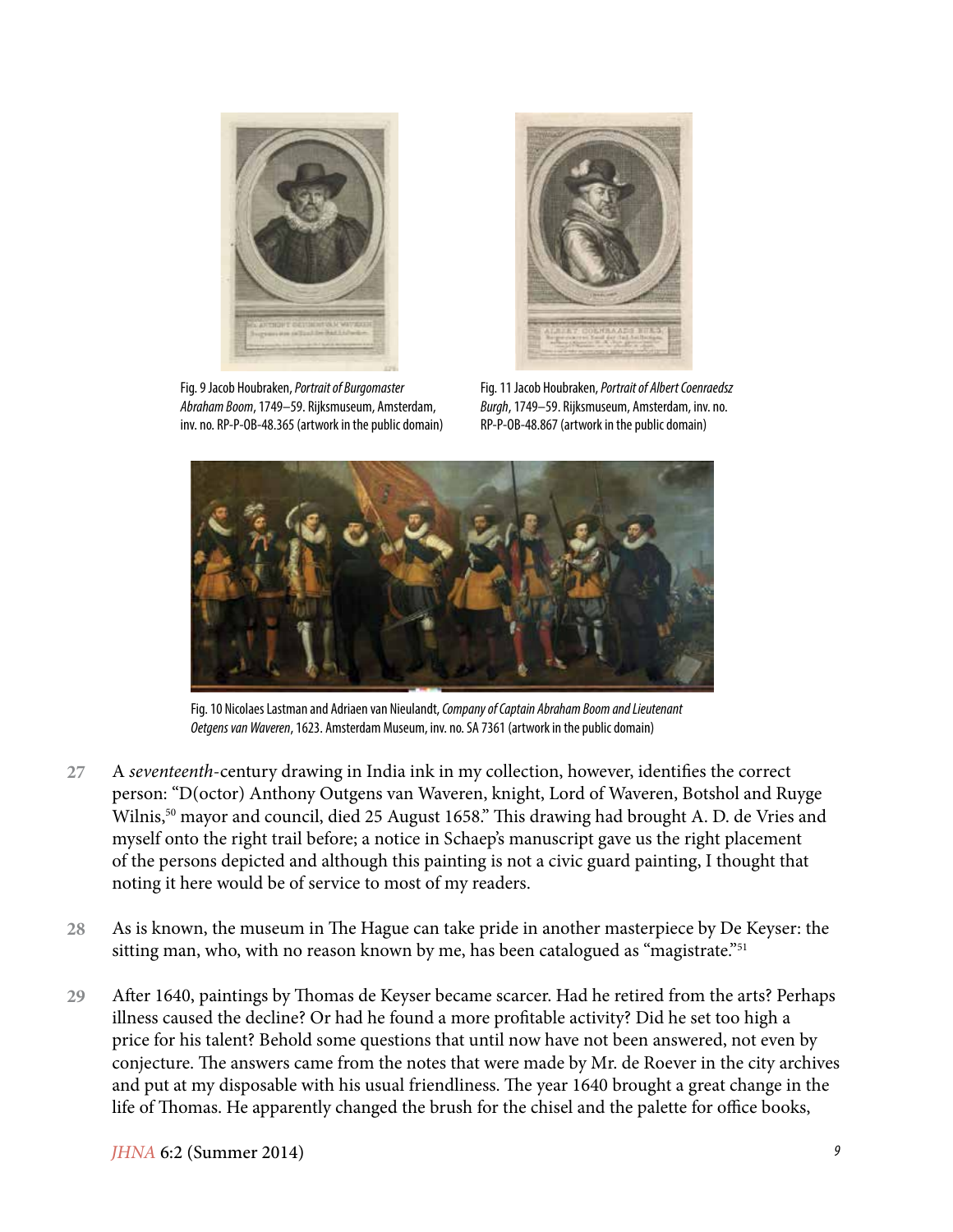because, after having bought a plot of land with wooden sheds on the corner of Lindengracht and Brouwersgracht on April 16,<sup>52</sup> he had himself registered as a stonecutter in the masonry guild on May 14, 1640, sufficiently satisfying "guild and moneybox".<sup>53</sup> Afterward he exchanged marriage vows with Aeltje Heymerichs, a woman from Deventer, with no parents nor money (apparent from the prenuptial agreement<sup>54</sup>) and living on Lindengracht as well, not unlikely a domestic servant. The marriage took place before a sheriff and alderman of Sloterdijk on September 9.<sup>55</sup> The interests of Thomas's son from his first marriage were taken care of well. His father's testament in 1646 appoints as guardians, if necessary, Pieter de Keyser and the goldsmith Simon Valckenaer.

- Thomas's possessions extended along the Brouwersgracht until shortly before the Goudbloemstraat, therefore putting at his disposal a large terrain for his stonemasonry and trade in bluestone. In 1654, he was called a former bluestone-trader in a notarial document for a servant, and in the same year he sold his brother Pieter the plot of land with wooden sheds on the corner of Lindengracht for 8,000 guilders. **30**
- A rest in this business activity therefore probably allowed him to take up the brush again. That his talent had not weakened became apparent in the *Portrait of Pieter Schout* [fig. 12], later bailiff and dike warden (not lord therefore) of Hagestein, painted in the most impeccable color harmony, in 1660. In that year, the young jurist participated in the cavalcade that accompanied the entrance of the young Willem III and his mother. The monogram, as well as the handling of the brush, contributes to a secure attribution of this painting (engraved by A. Blooteling) to Thomas de Keyser.<sup>56</sup> **31**



Fig. 12 Thomas de Keyser, *Portrait of Pieter Schout*, 1660. Rijksmuseum, Amsterdam, inv. no. SK-A-697 (artwork in the public domain)

Because this work (along with the rest of the collection of the Van der Poll family) has been bequeathed to the nation, Amsterdam's museum [the Rijksmuseum] now has the privilege of showing both one of the last paintings,<sup>57</sup> and one of the first works of the master, the anatomical lesson. De Keyser died in the summer of 1667, aged seventy years old. **32**

*JHNA* 6:2 (Summer 2014) *10*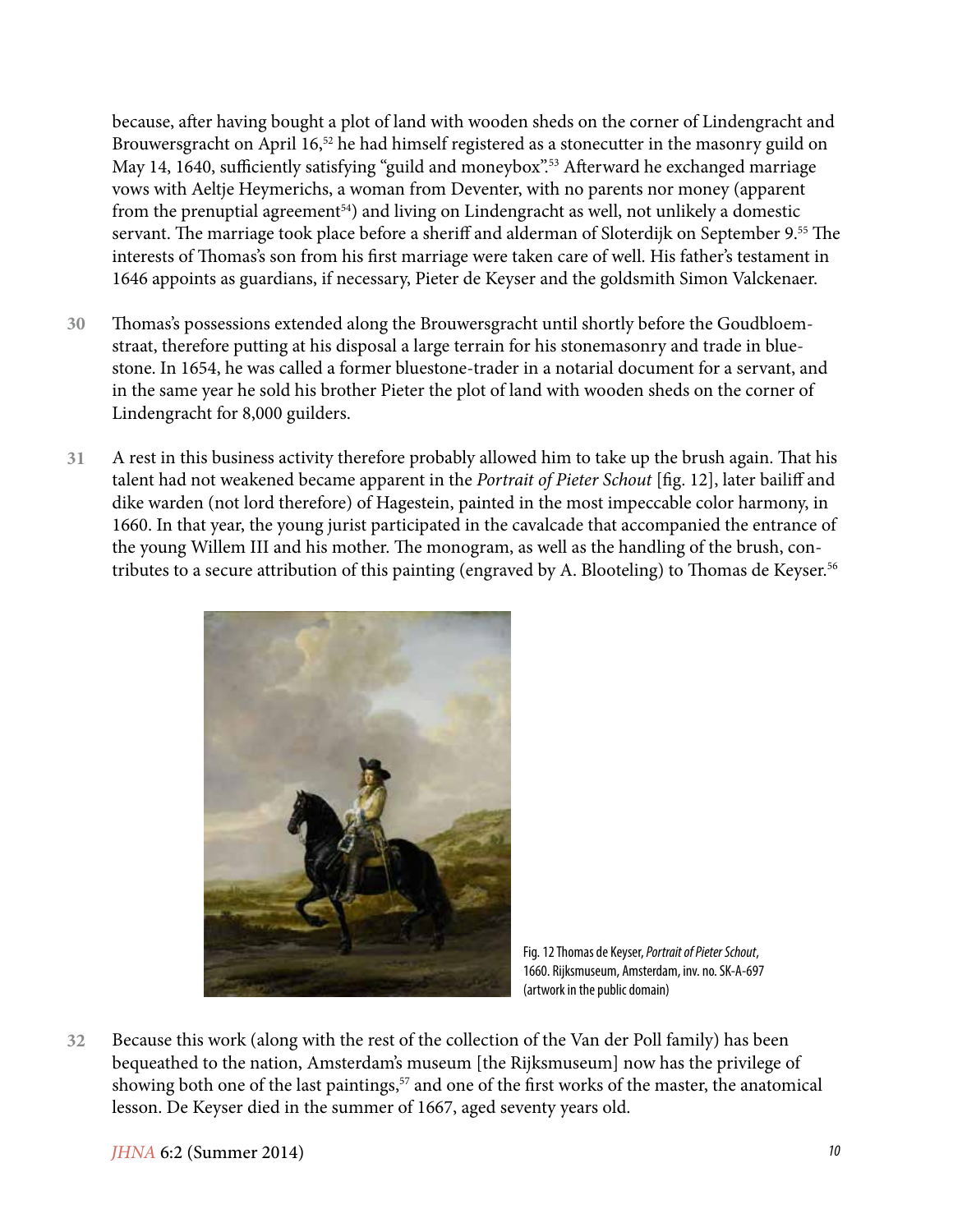- That is in any case how De Vries and Bredius noted it in their catalogue for the Utrecht museum *Kunstliefde*, based on the note in the burial registers of the Zuiderkerk of the burial of Thomas de Keyser on June 7, 1667. That Thomas de Keyser was a city stonemason, according to a resolution of the treasurers dated August 10, 1667, where his widow was granted a gratification. He had been appointed to that office by the burgomasters in April 1662 after the death of Simon Bosboom. **33**
- Is this city stonemason our painter -- in his old days holding the office that had in the past been appointed to both his brothers successively? Or should we think of a younger member of the family here? -- Thomas de Keyser had a son from his second marriage bearing his name who was engaged in this business, but he cannot have been this Thomas, because he died in 1679, after having baptized a son (Hendrik) in the Zuiderkerk in 1678 together with his wife Cornelia van der Kiste. This Thomas the younger, being born after 1640, is also too young for us think of him in relationship to a document, communicated to me by Mr. de Roever, in which a stonemason Thomas de Keyser transfers to his brother Hendrik half of the work taken upon themselves together from the treasury, to do the stonemasonry of the Oostindische huis (East India House), which was enlarged that year with a wing running from the Hoogstraat up to the gate of the Walloon church. **34**
- The Thomas mentioned in this document is probably the same as the later city stonemason; but again we are confronted with the question: is he identical with the painter of the civic guard portraits? It is not impossible, because this one, too, had a brother named Hendrik of whom we otherwise know little to nothing. The signature on said document is not the same as that of the painter on a document four years earlier, but does not differ so much as to necessarily put one in mind of another person. **35**
- The question could be answered soon if the name of the city stonemason could be encountered somewhere with his father or wife, but I haven't succeeded yet. **36**
- The personal grave in the Zuiderkerk, in which the city stonemason was buried, brings us back to the painter's younger years, when he lived on the Breestraat near the Anthoniesluis, in 1626, when he first married, and in 1629, when he bought a lined coat at an auction in the neighborhood for 20 guilders. Four days later he became the owner of a house on the south side of the Leliegracht for 5,600 guilders. When he later started his business on the Lindegracht, he seems to have cashed in his part of the family belongings on the east side of town. On February 10, 1642, Jacob Barrasa bought a house on the Houtgracht outside the Sint Anthoniespoort for 3,200 guilders from him (Thomas) and his cousin, the wood merchant Dirk de Keyser, the son of Aert de Keyser, who as uncle had been a witness at Thomas's first marriage. **37**
- In any case, Thomas died before June 7, 1680. His widow survived him until April 1691. In addition to the son Thomas, who died before her, she bore another son, Pieter, born in 1646, who married Catrina Kliver in 1677. This Pieter was probably the city stonemason of that name, who had to exchange his office with that of overseer of the city masonry in 1683, after the city stonemasonry was abolished following a cutback. **38**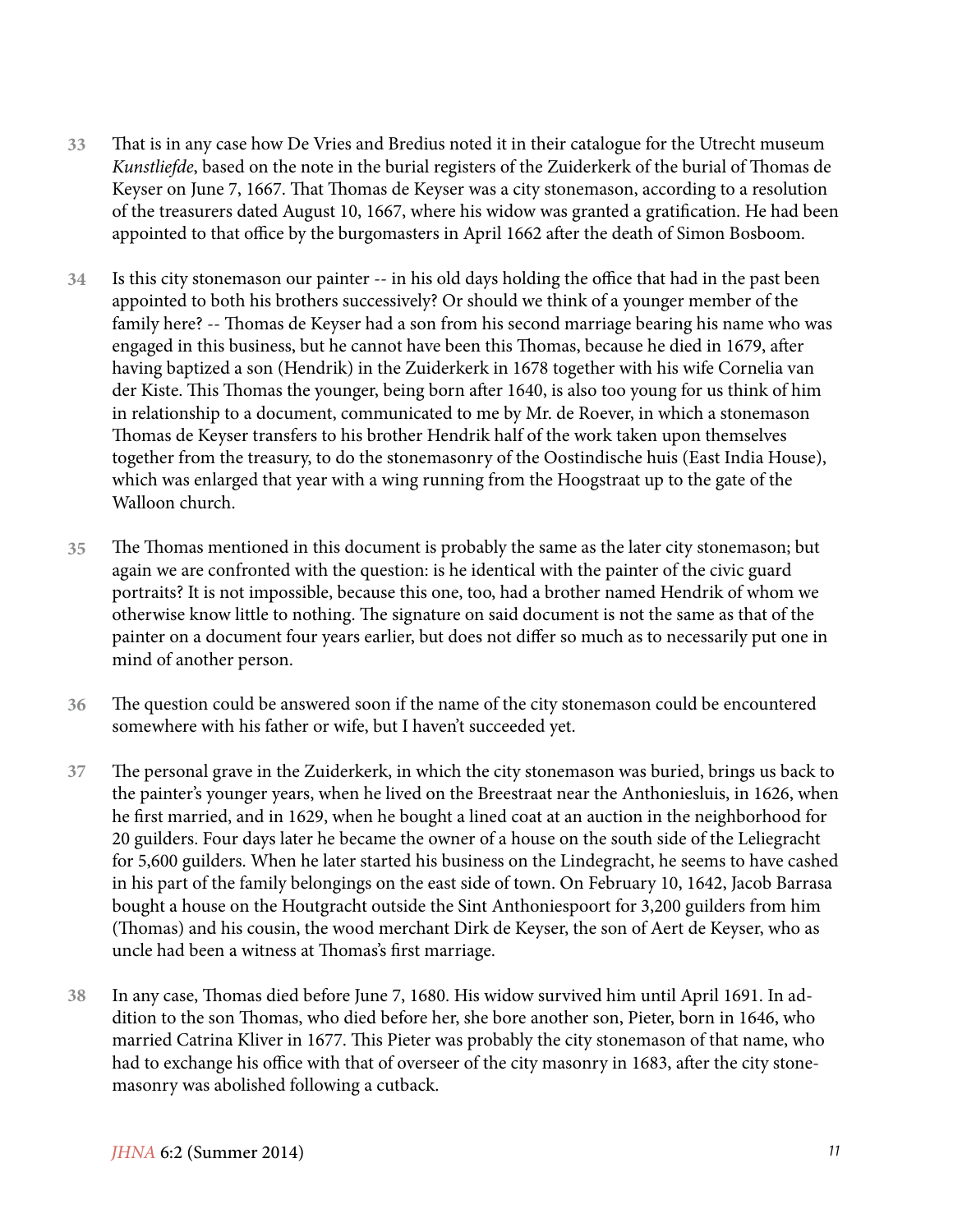## **Joachim Sandrart**

- When, in 1638 Marie de Medici, the queen-widow of France, was received so festively by the Amsterdammers,<sup>58</sup> the hall of the Arquebusiers civic guard was new, and not yet decorated with paintings. No wonder that one of the companies, wanting to take charge of that decoration, thought to connect the memory of the widow of Henry IV to the portrait. She had been celebrated so magnificently and had so deeply impressed the citizens. The full civic guard had been present and there had even been a lot of quarrel among the captains over who would be first or last at the festivities and also over which location any of them would be present at and where or when they would march.<sup>59</sup> In the end it was decided by a draw and Jacob Bicker with his seventh district was the lucky one who received the best place. That was on Dam Square, where the carriage had to halt for a moment to show the queen a depiction of her own marriage on a stage above the magnificent triumphal arch. On its top could be seen the Amsterdam cog ship, with a red silk flag on the mast. This company, therefore, would have had good reason to remember the festivities, where fate had been so favorable to them. But maybe Schaep was mistaken with the first name and the happy one was not Jacob Bicker but the other Bicker, Cornelis. However it may be, the painting expressing the civic guards' enthusiasm for Marie de Medici [fig. 13] had been commissioned by Cornelis Bicker, the later burgomaster, whose name was so often mentioned in 1650 at the time of the attack by Willem II.<sup>60</sup> At this point in time he was still captain of the nineteenth district, which extended from the Damrak between the Dam and the Zoutsteeg, running west to the Nieuwezijds Voorburgwal.<sup>61</sup> **39**
- The civic guards number around nineteen. I do not see the lieutenant Frederik van Banchem in the painting. May we assume that he, with gallant civic pride, refused to take part in the toadyism that greeted the foreign sovereign who would be the subject of this painting?<sup>62</sup> **40**



Fig. 13 Joachim von Sandrart, *Company of Captain Cornelis Bicker and Lieutenant Frederick van Banchem*, 1640. Rijksmuseum, Amsterdam, inv. no. SK-C-393, on loan from the city of Amsterdam, inv. no. SA 7399 (artwork in the public domain)



Fig. 14 Joachim von Sandrart, *Portrait of Pieter Cornelis Hooft*, 1642. Rijksmuseum, Amsterdam, inv. no. SK-A-364 (artwork in the public domain)

The painter is Joachim von Sandrart, born in Frankfurt in 1606, pupil of the "court painter" **41**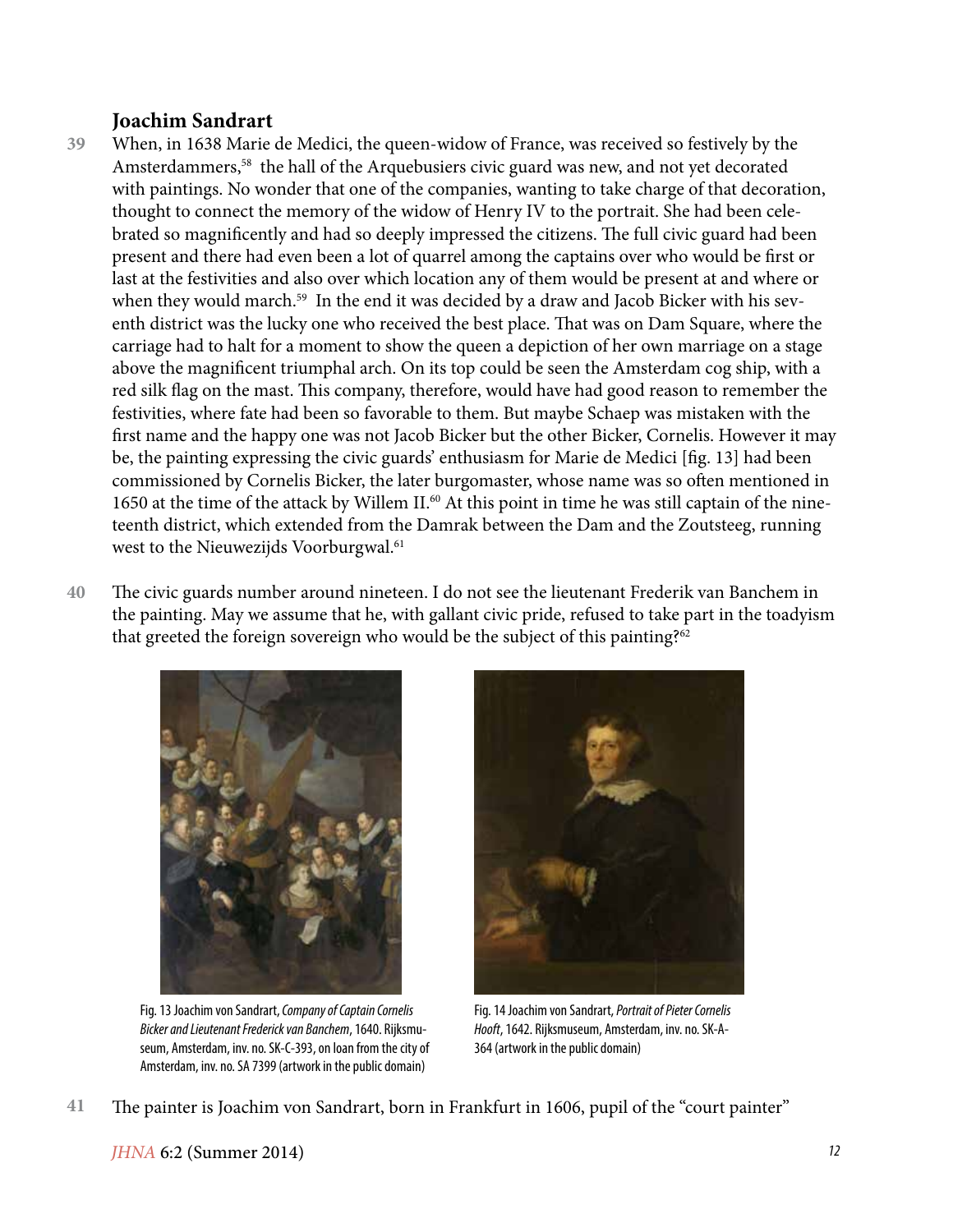Honthorst, who was so beloved in The Hague and a great admirer of Rubens whom he accompanied back to the border after he had visited Utrecht in 1626. Although he was Dutch by descent (his parents had emigrated from Bergen [Mons] in Hainault) and he fully followed the Dutch school artistically, Sandrart was a foreigner in the end, and one may justifiably wonder why the civic guards chose a foreigner at a time when the greatest masters were up for grabs in Amsterdam. They ignored Rembrandt and Van der Helst, Thomas de Keyser and Claes Eliasz, Backer and Flinck, and chose a stranger who was only temporarily in Amsterdam. The cause probably lies in the circumstance that Sandrart was a man of a certain class and education, eloquent enough to be pleasant to anyone, courteous enough to avoid bringing artistic whims to the foreground, and affluent enough to let the art lovers pay enough, but not to ask for money in advance. Using the pen as easily as the brush, speaking half a dozen languages, later sporting a noble title, he acted more like an aristocrat. Art was honored by his willingness to practice it. The Amsterdam patricians, who were beginning to detach themselves from the people and assume a certain nobility, felt attracted to him more than to their fellow townsmen whom they considered either honorable family men of narrow development or as genius rakes or scatterbrains. In short: gentility, in the sense we use it nowadays, was on the rise, and Sandrart was a genteel man.

- He also had a good introduction here [in Amsterdam], because he was a cousin and a good friend of his fellow townsman Michiel le Blon, with whom he had traveled through Italy. This art lover, connoisseur, and "agent" of Sweden was held in the highest esteem in Amsterdam, whether in the merchant world, or, without a doubt, in the best scientific and literary circles. His recommendation will certainly have caused a welcome reception in the city. Before long Sandrart received the honor of portraying the professors of the recently opened Atheneum.<sup>63</sup> Vondel [sat for him] taken from the tragedies that he was just studying (as he himself wrote in his caption beneath his portrait).<sup>64</sup> During the pleasant conversation with this civilized and traveled artist, the bailiff Hooft forgot the boredom that had tormented him when he sat for Mierevelt [fig. 14].<sup>66</sup> Even Doctor Samuel Coster, who had recently been more occupied with his practice in the hospital [Binnengasthuis] than with the theater, was, on the occasion of his thirty years of service as the city physician, talked into having his portrait painted by Sandrart and donating it to the hospital.<sup>67</sup> All these portraits were etched by Matham and Persijn, and most of them were published by Danckerts and provided with poetic captions by Barlaeus. **42**
- The portraits that were commissioned of Sandrart by the aristocracy are, because of the bequest of H. J. Bicker, nowadays present in the great portrait hall of the museum (nos. 1275–1278, formerly 524 a–d): the burgomaster Jacob Bicker and his brother Hendrik, with their wives, Alida Bicker and Eva Geelvinck [figs. 15–18]. Since these gentlemen Bicker were full cousins of Cornelis Bicker van Swieten, the captain in the civic guard portrait, it seems that the Bicker family were particularly charmed by Sandrart. We may therefore be twice as thankful to Roelof Bicker, the brother of Hendrik and Jacob that he, by choosing Van der Helst, remained loyal to Dutch art.<sup>68</sup> **43**
- That Sandrart had great merits is proven by his civic guard portrait, which is held to be one of his best pieces. Coloring and composition deserve praise and some of the portraits are excellent. To fulfill the assignment that the portrait should refer to the entrance of Marie de Medici, without making the queen the main protagonist, the painter conceived of the idea, not a bad one, to depict the civic guards as having come together to view a bust of the esteemed guest. That bust is placed **44**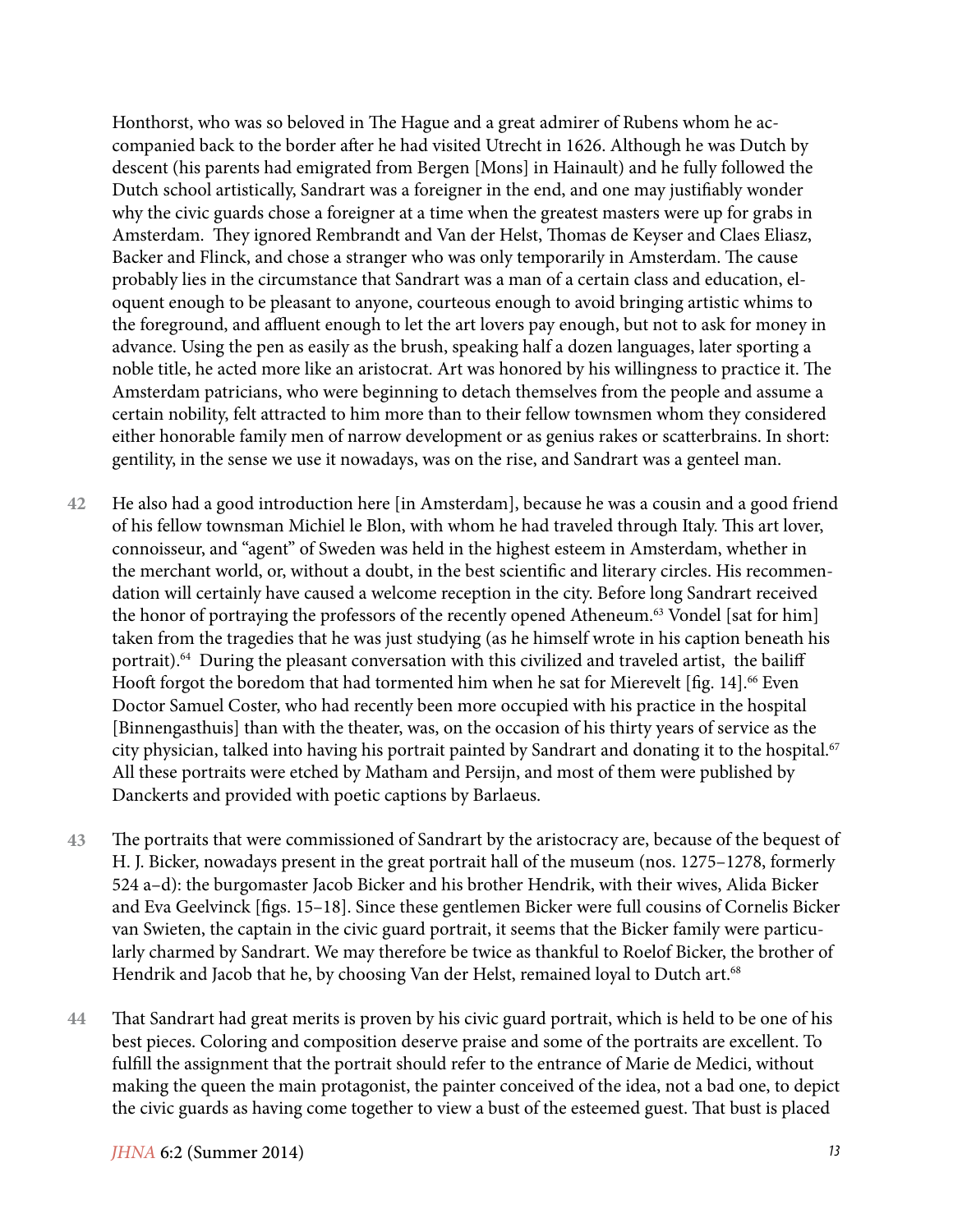

Fig. 15 Joachim von Sandrart, *Portrait of Jacob Bicker*. Amsterdam Museum, inv. no. SA 2078 (artwork in the public domain)



Fig. 17 Joachim von Sandrart, *Portrait of Hendrick Bicker*. Amsterdam Museum, inv. no. SA 7400 (artwork in the public domain)



Fig. 16 Joachim von Sandrart, *Portrait of Alida Bicker*. Amsterdam Museum, inv. no. SA 2077 (artwork in the public domain)



Fig. 18 Joachim von Sandrart, *Portrait of Eva Geelvinck*. Amsterdam Museum, inv. no. SA 7401 (artwork in the public domain)

in the middle of a low tripod table that is covered with a green carpet with a golden fringe. The bust is of white marble, the robe, draped over the shoulders of a dark yellow stone. The ugly, not very flattering portrait, with little that appears royal , and a low placement, give this main motive of the painting an unpleasant impression. One does not share the admiration that the civic guards show, especially those grouped on the right of the little table. Cornelis Bicker … forgive me -- the Lord van Swieten (he bought this lordship eight years before) -- is in a chair, holding a baton in his extended right hand in the pose of an emperor on his triumphal chariot. It was a nice decision by Sandrart that he does not let this magistrate aim his gaze at the bust. Between the figure of the captain and the table with the statue, the ensign can be seen, more to the back with a blue sash over the short yellow tunic, carrying an orange standard. To the left are a gray sergeant and ten civic guards, all clearly visible in an unforced manner. The background is not very evocative, but somewhat stiff and the architecture cold, while a drapery with cords finishes the unnatural and not very local surroundings.

On the little table, except for the bust, a golden lily crown is visible as well as a paper, hanging **45**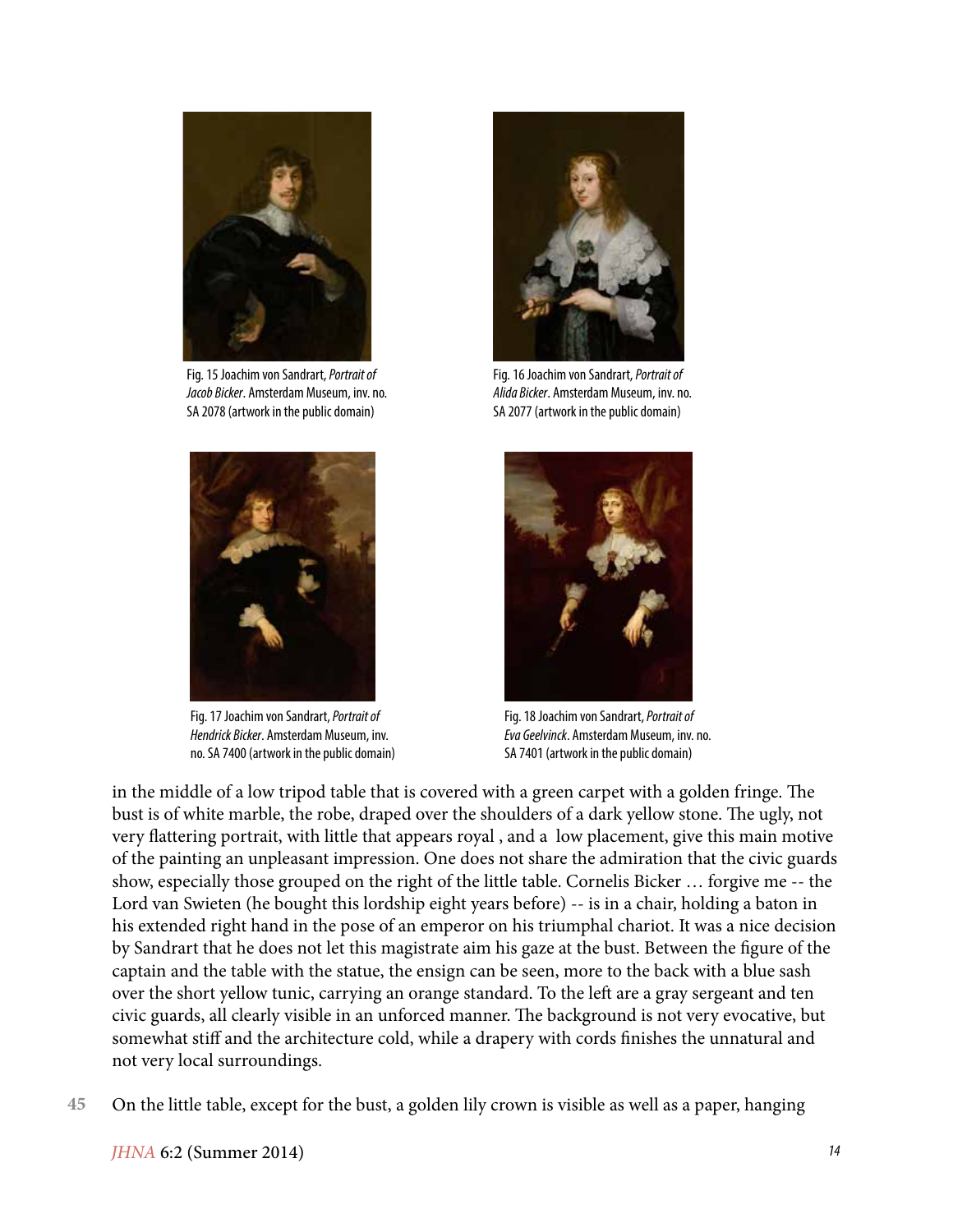down, on which is written with elegant letters a poem that Vondel wrote for this painting "in an unguarded moment," in the words of Huet.<sup>69</sup> According to the spelling on the painting, it reads as follows:

THE COMPANY OF THE LORD VAN SWIETEN Painted by Sandrart

Van Swieten's standard waits, to welcome Medicis But for such a great soul a square is too little And the eyes of the burghers, too weak for such rays That sun of the Christian world, is flesh, nor skin, nor bone Then forgive Sandrart, that he painted her in stone.

HET CORPORAALSCHAP DES HEEREN VAN SWIETEN Geschildert door Sandrart.

De vaan van SWIETEN wacht, om MEDICIS te onthaalen, Maar voor zo groot een ziel is dan<sup>70</sup> een Markt te kleen En 't oog der Burgerij, te zwak voor zulke straalen; Die zon van 't Christenrijk, is vleesch, nog vel, nog been, Vergeef het dan SANDRART, dat hij haar maalt van steen.

- Thanks to Vondel's precaution, the burghers, without their damaging their eyes, were able to view the flesh- and boneless sun, for more than a century in the Arquebusier civic guard hall, then in the burgomaster's room in the Town Hall, finally in the Chamber of Rarities in the City Archives, until it finally received a place of honor in the Rembrandt room in the new Rijksmuseum. **46**
- Sandrart did not remain in Amsterdam for long. When the Stockau estate, in the Pfalz-Neuburg, near Ingolstad was inherited by his wife, Johanna van Milkau, whom he had married in 1635, he sold his art collection, raising 16,000 guilders, and moved to Germany, for which departure Vondel wrote him farewell poems. He concentrated on improving the estate, which had suffered much from the war and was destroyed again in 1647 by the French. After peace was restored, a period of wealth and fame dawned for the Lord of Stockau. He decorated the churches and palaces of the South German sovereigns with his brush, works that were often praised by Vondel in verse. At the peace conference in Nuremberg everybody wanted to be portrayed by him. In the end, he produced up to two portraits in one day (!). His painting of the large peace banquet (1649), still present in the city hall of Nuremberg, was a Swedish gift to that city. **47**
- In the meantime, he moved to Augsburg. After his wife passed away in 1672, he moved to Nuremberg in 1674. From that town, he chose a second wife, the twenty-two-year-old Ester Blommart. He was already sixty-seven-years old, but received much pleasure from his marriage, because he did not die until 1688. Ester, who made a name for herself because of her strong memory and her love of collecting, lived until 1733. Sandrart never had children. But the son of his brother Jacob -- whom he had invited to Amsterdam in those days and who was the pupil of Danckertsz for **48**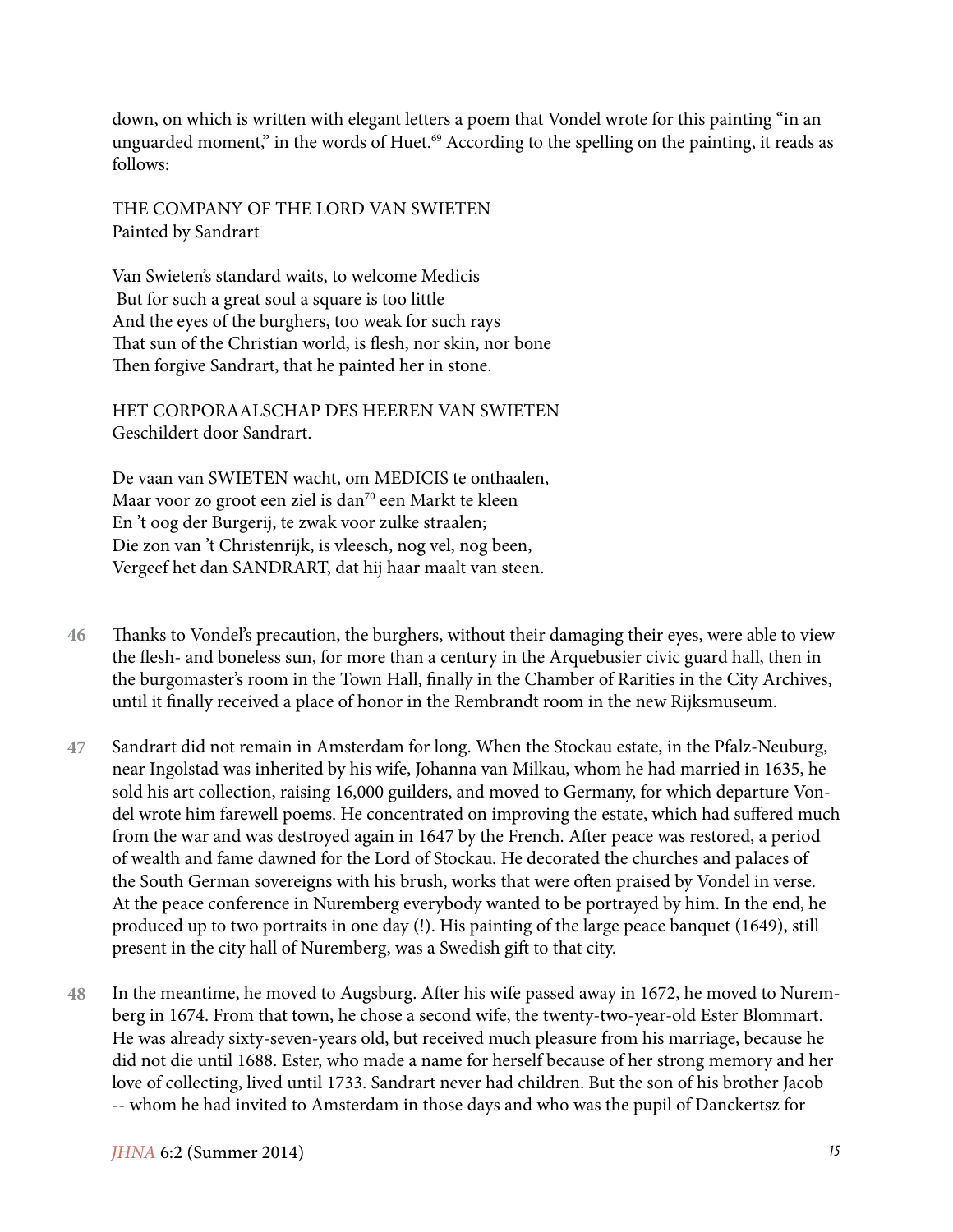four years there and later with Hondius in Dantzig -- and next to him his children Joan, Jacob, Susanna, and Joachim Jr., all engravers, held the family name in high esteem.

In his later years, he was occupied with writing, and he worked the theory and history of architecture, sculpture, and painting into a pair of lavishly illustrated folios that he entitled Teutsche Academie (Nuremberg, 1675).<sup>71</sup> A national German spirit is not to be expected here, though. He only chose that title because it is to his compatriots that he is pointing out the examples of the ancients and the Italians. A new edition of this work was published by Dr. J. J. Volckmann in1768–73. **49**

Tom van der Molen works as an assistant curator at the Amsterdam Museum, currently on a semi-permanent exhibition, *Portrait Gallery of the Golden Age*, that is due to open on November 29 of this year and includes about a dozen of the Amsterdam civic guard paintings. He is a PhD student working toward a dissertation on Govert Flinck at Radboud University, Nijmegen, under Volker Manuth. He works (until December 1, 2014) as a webmaster for *CODART*, the international network for curators of art from the Low Countries.

## **List of Illustrations**

Fig. 1 Nicolaes Eliasz Pickenoy, *The Osteology Lesson of Dr. Sebastiaen Egbertsz*, 1619. Amsterdam Museum, inv. no. SA 7352 (artwork in the public domain)

Fig. 2 Jonas Suyderhoeff, after a design by Thomas de Keyser, *Portrait of Hendrick de Keyser (1565–1621)*, after 1623. Rijksmuseum, Amsterdam, inv. no. RP-P-OB-60.736 (artwork in the public domain)

Fig. 3 Thomas de Keyser, *Company of Captain Allaert Cloeck and Lieutenant Lucas Jacobsz Rotgans*, 1632. Rijksmuseum, Amsterdam, inv. no. SK-C-381, on loan from the city of Amsterdam (SA 7353) (artwork in the public domain)

Fig. 4 Thomas de Keyser, *Company of Captain Jacob Symonsz de Vries and Lieutenant Dirck de Graeff*, 1633. Amsterdam Museum, inv. no. SA 7354 (artwork in the public domain)

Fig. 5 Theodor Matham, *Portrait of Dirck Pietersz Pers*, ca. 1665. Rijksmuseum, Amsterdam, inv. no. RP-P-OB-23.254 (artwork in the public domain)

Fig. 6 Crispijn van de Passe, after Thomas de Keyser, *Portrait of Carolus Niellius*, after 1652. Rijksmuseum, Amsterdam, inv. no. RP-P-OB-15.804X (artwork in the public domain)

Fig. 7 Thomas de Keyser, *The Amsterdam Burgomasters Hear of the Arrival of Marie de Medici*, 1638. Amsterdam Museum, inv. no. SB 5755, on loan from the Mauritshuis, The Hague (artwork in the public domain)

Fig. 8 Jonas Suyderhoeff, after Thomas de Keyser, *The Amsterdam Burgomasters Hear of the Arrival of Marie de Medici*, 1638. Rijksmuseum Amsterdam, inv. no. RP-P-OB-60.665 (artwork in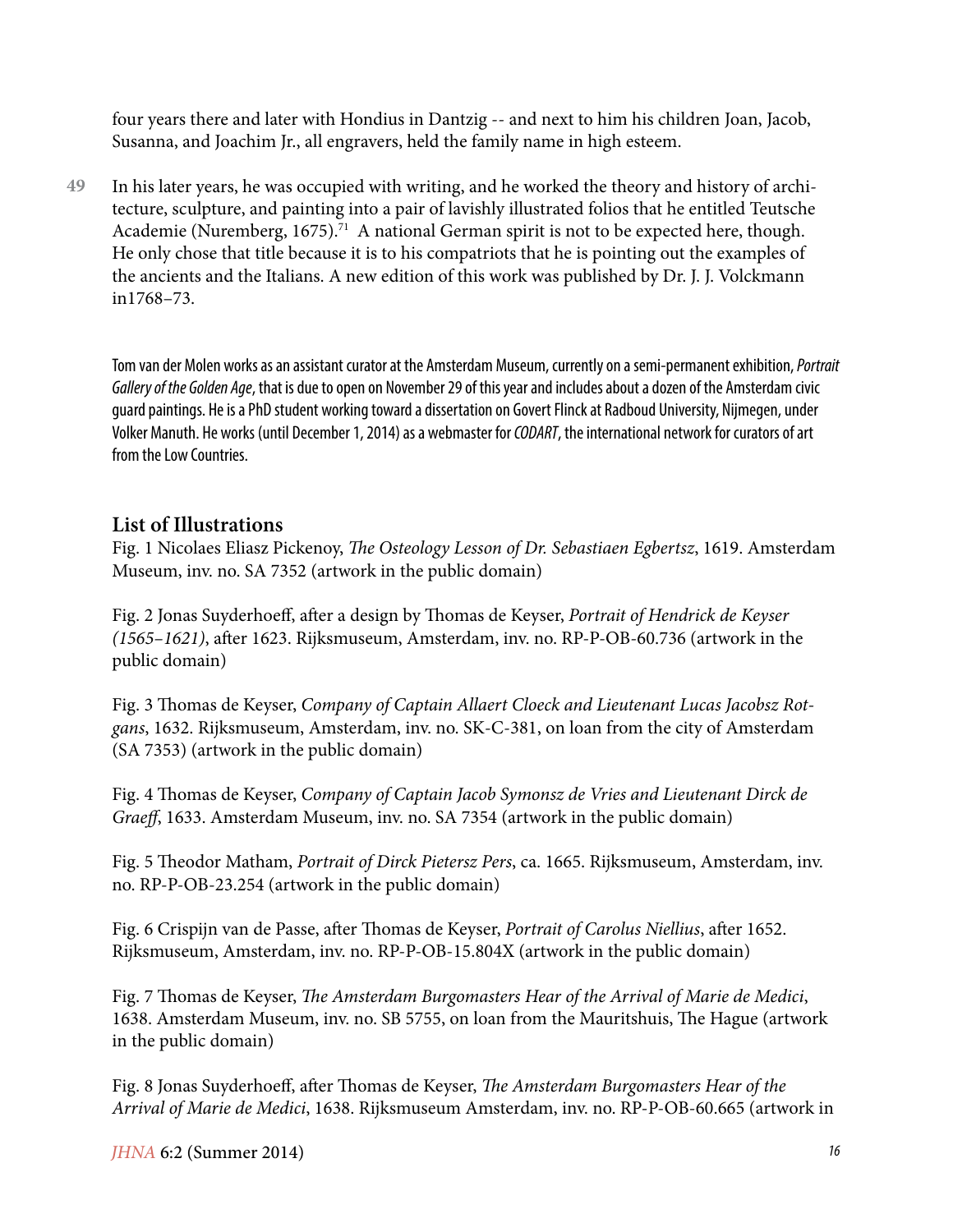the public domain)

Fig. 9 Jacob Houbraken, *Portrait of Burgomaster Abraham Boom*, 1749–59. Rijksmuseum, Amsterdam, inv. no. RP-P-OB-48.365 (artwork in the public domain)

Fig. 10 Nicolaes Lastman and Adriaen van Nieulandt, *Company of Captain Abraham Boom and Lieutenant Oetgens van Waveren*, 1623. Amsterdam Museum, inv. no. SA 7361 (artwork in the public domain)

Fig. 11 Jacob Houbraken, *Portrait of Albert Coenraedsz Burgh*, 1749–59. Rijksmuseum, Amsterdam, inv. no. RP-P-OB-48.867 (artwork in the public domain)

Fig. 12 Thomas de Keyser, *Portrait of Pieter Schout*, 1660. Rijksmuseum, Amsterdam, inv. no. SK-A-697 (artwork in the public domain)

Fig. 13 Joachim von Sandrart, *Company of Captain Cornelis Bicker and Lieutenant Frederick van Banchem*, 1640. Rijksmuseum, Amsterdam, inv. no. SK-C-393, on loan from the city of Amsterdam, inv. no. SA 7399 (artwork in the public domain)

Fig. 14 Joachim von Sandrart, *Portrait of Pieter Cornelis Hooft*, 1642. Rijksmuseum, Amsterdam, inv. no. SK-A-364 (artwork in the public domain)

Fig. 15 Joachim von Sandrart, *Portrait of Jacob Bicker*. Amsterdam Museum, inv. no. SA 2078 (artwork in the public domain)

Fig. 16 Joachim von Sandrart, *Portrait of Alida Bicker*. Amsterdam Museum, inv. no. SA 2077 (artwork in the public domain)

Fig. 17 Joachim von Sandrart, *Portrait of Hendrick Bicker*. Amsterdam Museum, inv. no. SA 7400 (artwork in the public domain)

Fig. 18 Joachim von Sandrart, *Portrait of Eva Geelvinck*. Amsterdam Museum, inv. no. SA 7401 (artwork in the public domain)

<sup>&</sup>lt;sup>1</sup> For the De Keyser family, see A. W. Weismann, "Het geslacht De Keyser (met stamboom)," *Oud-Holland* 22 (1904): 65–91; E. Neurdenburg, *De zeventiende eeuwsche beeldhouwkunst in de Noordelijke Nederlanden* (Amsterdam, 1948). For Hendrick de Keyser, see Koen Ottenheym, Paul Rosenberg, and Niek Smit, *Hendrick de Keyser: Architectura moderna; "Moderne" bouwkunst in Amsterdam 1600–1625* (Amsterdam, 2008). For Thomas de Keyser, see Ann Jensen Adams, *The Paintings of Thomas de Keyser (1596/7–1667): A Study of Portraiture in Seventeenth-Century Amsterdam* (PhD diss., Harvard University, 1985 / Ann Arbor: UMI, 1988). Adams provides all the archival documents mentioned in this text, often with an English summary. Adams's monograph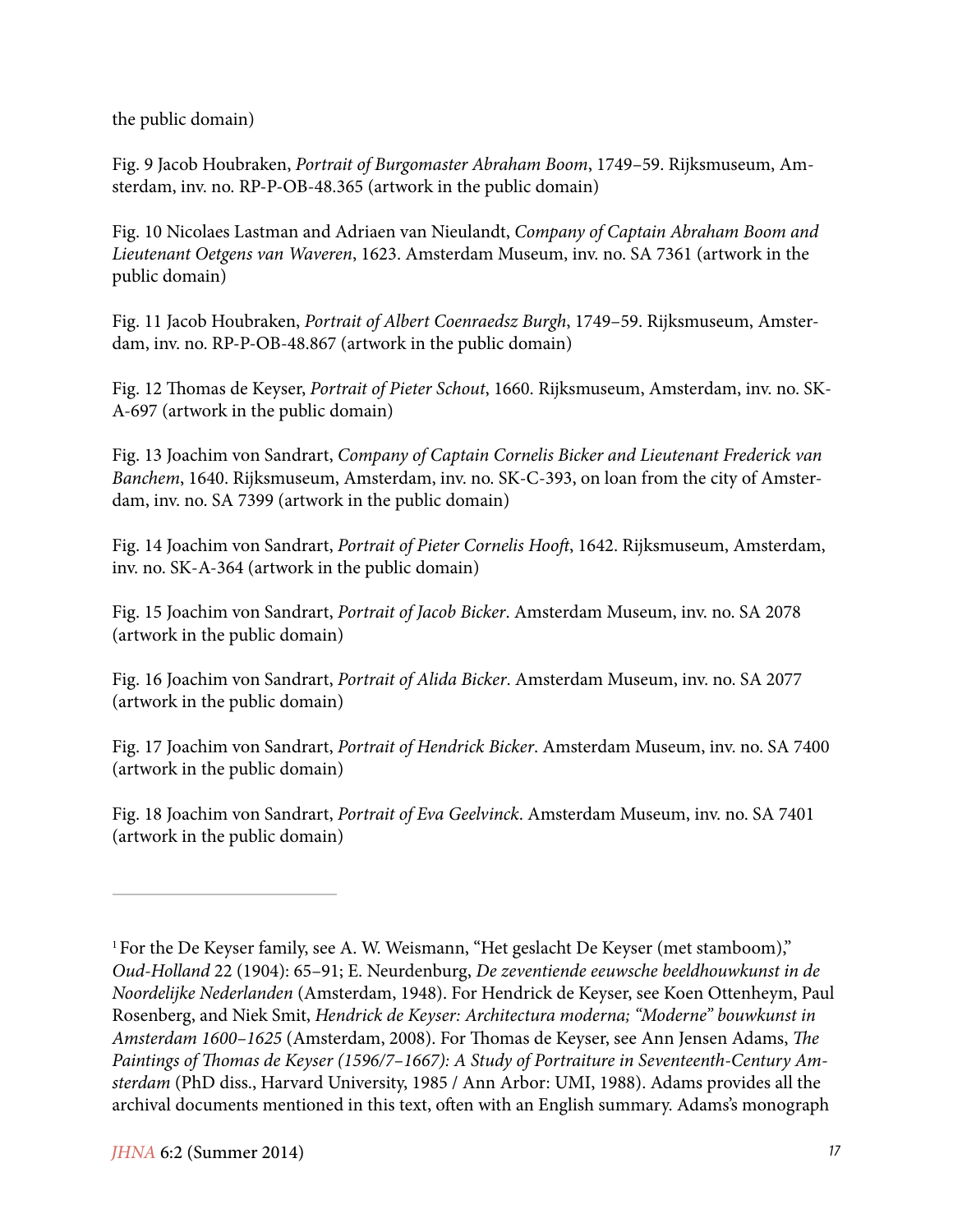on De Keyser is forthcoming.

2 Amsterdam City Archives, DTB 405, *Church Marital Registers*, f. 414, April 6, 1591.

3 [Meijer's note: *Brieven van Hooft*, edition 1855 I, 15.] *De briefwisseling van P. C. Hooft*, ed. H. W. van Tricht et al. (Culemborg, 1976), 1:89.

4 [Meijer's note: According to a note on p. 76 of the third year of this magazine, a house that was owned by Pieter de Keyser was rebuilt for that purpose in 1641.] A. D. de Vries, "Biografische aantekeningen," *Oud Holland* 3 (1885): 76.

5 Christiaan Kramm, *De levens en werken der Hollandsche en Vlaamsche kunstschilders, beeldhouwers, graveurs en bouwmeesters, van den vroegsten tot op onzen tijd* (Amsterdam, 1857–64), 868–69.

<sup>6</sup> Pieter was actually the brother-in-law of Nicholas Stone. On April 25, 1613, he registered to marry Maeyken de Keyser. According to the marital registers, this registration was witnessed by her father Hendrik de Keyser and her mother Barbara [sic] van Wilder. Amsterdam City Archives, DTB 417, *Church Marital Registers*, f. 100, April 25, 1613.<br><sup>7</sup> [Meijer's note: Kroon, *Het Amsterdamsch Stadhuis*, blz. 141, 143] A.W. Kroon, Het Amsterdam-

sche stadhuis (thans paleis), 1625–1700 (Amsterdam, 1867), 141–43.

8 He died in1676. Amsterdam City Archives, DTB 1074, *Burial Registers Noorder Kerk en Kerkhof*, f. 48, December 7, 1676.

<sup>9</sup> According to RKD Artists, the RKD's online database: "After 1674, probably in London."

10 [Meijer's note: Kroon, *Het Amsterdamsch Stadhuis*, blz. 141, 143] A. W. Kroon, *Het Amsterdamsche stadhuis (thans paleis), 1625–1700* (Amsterdam, 1867), 141–43.

11 Simon Bosboom, *Cort onderwys van de vyf Colommen* (Amsterdam, 1670). See also A. W. Weissman, "Symon Bosboom," *Oud-Holland* 25 (1907): 1–8.

12 Salomon de Bray, *Architectura moderna ofte bouwinge van onsen tyt* (Amsterdam, 1631), 7 (facsimile edition in DBNL).

13 Johannes Monnikhoff noted this in *Groot Memoriaal van het Chirurgijnsgild*. See Monnikhoff, *Na-reeden*, manuscript in the copy of the book *Privilegien*, *willekeuren en ordonnantien, betreffende het Collegium chirurgicum Amstelaedamense* (Amsterdam, 1736) once owned by Hermanus Meyer. Copy in the University Library of the University of Amsterdam. Johannes Monnikhoff (1707–1787) was himself a surgeon in Amsterdam.

<sup>14</sup> Apart from Dr. Sebastiaan Egbertsz., there are actually five more men in the painting.

15 The painting is now attributed to Pickenoy; Nicolaes Eliasz Pickenoy, *The Osteology Lesson of Dr. Sebastiaen Egbertsz*, 1619, Amsterdam Museum, inv. no. SA 7352. The painting was on loan to the Rijksmuseum from the city of Amsterdam from 1885 until 1975.

<sup>16</sup> The verse by Vondel:

Hier leeft die leven gaf aen marmer, aen metael,

Yvoor, albast en klay; dies laat zich Uytrecht hooren:

Is Roome op kaysers prat, en kayserlycke prael;

De Kayser van de kunst is uit myn schoot geboren.

Here lives the one who gave life to marble, to metal Ivory, alabaster and clay; thus Utrecht lets itself hear: Let Rome be proud of its emperors and imperial glory The emperor of the arts was born from my womb.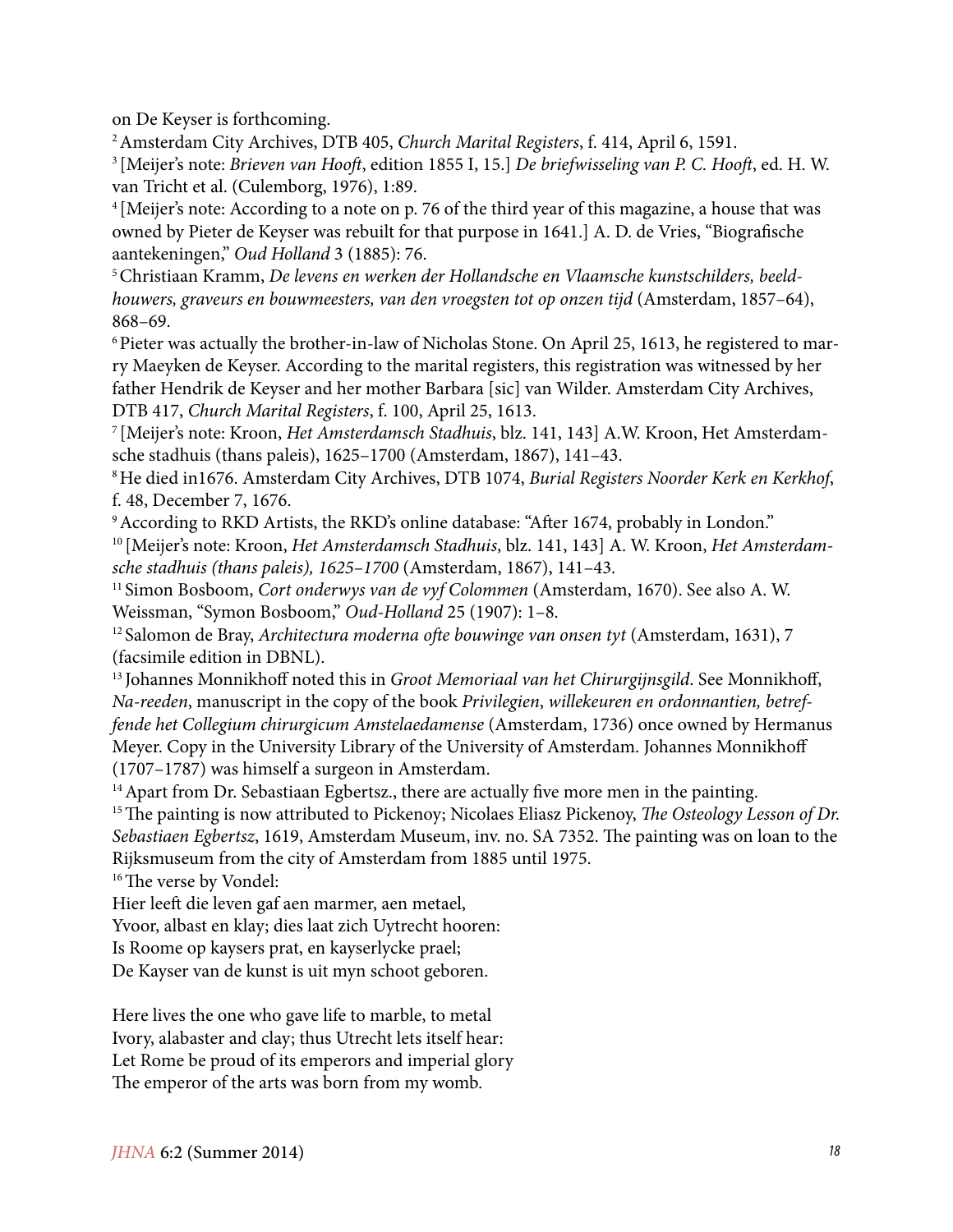(Vondel makes a three-fold wordplay on De Keyser's name. *Keizer* means emperor in Dutch). 17 Vondel's poem:

#### **Op den Heer Lavrens Reaal, Ridder, out Generaal van Oost Indien, &c.**

Zoo maalde een Kaizers hant den wackeren Reaal,

Den Ridder, den Gezant, den grooten Generaal,

Voorzien met brein in 't hooft, met oorlooghs moed in't harte.

't Was hy, die Spanjen op sijn eigen bodem tarte.

Vaar heen, gelauwert hooft, geluckelijck door zee,/En breng voor 't vaderlant ontelbre kranssen meê.

#### **On mister Laurens Reaal, former general of the East Indies, etc.**

Thus an emperor's hand painted the alert Reaal,

the knight, the envoy, the great general,

provided with a brain in the head, with war's courage in the heart.

It was him that defied Spain on its own soil.

Sail off, laurelled head, happily thorugh the sea,

and bring with you many wreaths for the fatherland.

(In the first line there is, again, a word play on De Keyser's name, see note 16 above).

18 [Meijer's note: In this journal, Vol. V, p. 150] G. van Ryn, "Arent Van Buchel's Res Pictoriæ," *Oud Holland* 5 (1887): 150.

19 Jan Six van Hillegom (1857–1926).

<sup>20</sup> [Meijer's note: This, of course, only applies to the man's portrait, that of the woman is by another hand, maybe the same as the one who painted the young Reinier Pauw, later Lord of Ter Horst, and his wife Claertje Alewijn. These portraits have also been falsely attributed to De Keyser (*Auction catalogue, Alewijn Family*, 1886; see also my article in the Gids of 1886, pp. 329 and 330). On the other hand, in the Town Hall there are four heads (Nos. 169–172), probably from the Oude-mannenhuis [Old man's asylum]. Three of those are rather safely by De Keyser. The Number 170 is signed and carries the date January 1631. (*Catalogus van het Amsterdams Museum van het Koninklijk Oudheidkundig Genootschap in het Oude Mannenhuis*, 1877, p. 37, no. 393 – Scheltema, *Historische beschrijving der Schilderijen van het Raadhuis te Amsterdam*, 1879, errata.) This panel certainly deserved to be transferred to the Rijksmuseum.] The *Portrait of Reinier Pauw* is by Paulus Moreelse and presently in the Rijksmuseum, Amsterdam, inv. no. SK-C-1440. The *Portrait of Claertje Alewijn* was lost in a fire in 1906. The "four heads" are in the Amsterdam Museum, inv. nos. SA 7365 (Scheltema no. 169), SA 7355 (Scheltema no. 170), SA 3046 (Scheltema no. 171), SA 3065 (Scheltema no. 172). Today only SA 7355 retains its attribution to De Keyser. [D. C. Meijer Jr. and A. D. de Vries azn.], *Catalogus van het Amsterdamsch Museum van het Koninklijk Oudheidkundig Genootschap in de zalen van het Oude-Mannenhuis* (Amsterdam, 1877). Pieter Scheltema, *Historische beschrijving der schilderijen van het stadhuis te Amsterdam* (Amsterdam, 1879).  $21$  [Meijer's note: In this journal, Vol. IV, p. 101. In the catalogue by Mr. Bredius it has been attributed to Claes Elias now as well (no. 338).] J. Six, "Nicolaes Eliasz Pickenoy," *Oud Holland* 4 (1886): 81–108. Nicolaes Elias Pickenoy, *Portrait of Marten Rey*, 1627, Rijksmuseum, Amsterdam, inv. no. SK-A-698.

22 Thomas de Keyser, *Company of Captain Allaert Cloeck and Lieutenant Lucas Jacobsz Rotgans*, 1632, Rijksmuseum, Amsterdam, inv. no. SK-C-381, on loan from the city of Amsterdam (SA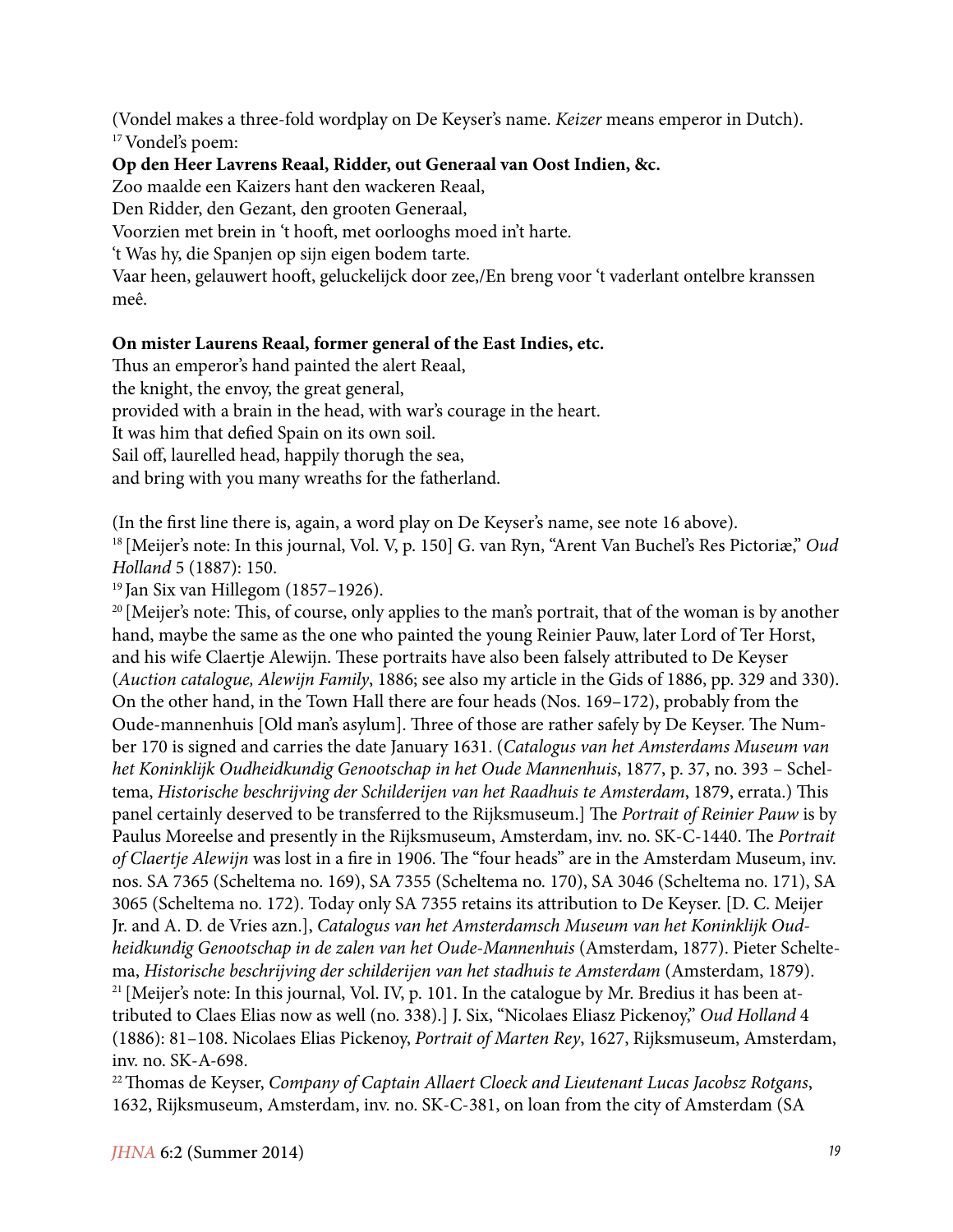7353); Jan van Dyk, *Kunst en Historiekundige beschryving en aanmerkingen over alle de schilderyen op het Stadhuis te Amsterdam* (Amsterdam: Yver, 1758), no. 22; Scheltema, Historische beschrijving, no. 56; Ann Jensen Adams, "Civic Guard Portraits: Private Interests and the Public Sphere," in *Beeld en Zelfbeeld in de Nederlandse Kunst, 1550–1750 / Image and Self Image in Netherlandish Art*, 1550–1750, ed. Reindert Falkenburg, Jan de Jong, Herman Roodenburg, and Frits Scholten, 169–97, *Nederlands Kunsthistorisch Jaarboek* 46 (1995).

Thomas de Keyser, *Company of Captain Jacob Symonsz de Vries and Lieutenant Dirck de Graeff*, 1633, Amsterdam Museum, inv. no. SA 7354; Scheltema, Historische beschrijving, no. 55 (as Thomas de Keyser).

#### <sup>23</sup>**Op D. P. Pers**

Gy burgers en vremden. Dit's Perssius van Embden. Syn beelt na Febus zwijmt; 't Zy dat hy dicht of rijmt. Die sijn boecken, en prenten Op 't dierste weet te venten. You burghers and strangers This is Perssius from Emden His image appears to be Febus (Apollo); Be it that he writes poetry or rhymes Who knows how to sell his books and prints As expensive as possible.

## **Op D. P. Pers [II]**

Vernuftig volck, die steets bepropt uw ruime winkels, En kleed in 't parkament, de beenen noch de schinkels, Maer 't breyn der geener die met letters zyn gedoopt. Komt en siet Persius uw glori, hoog gezeten, Die, midden in het choor der Hollandtsche Poëten Met 't drucken van sijn rijm, veel geldt te zamen hoopt. Smart people, that always fill your large shops And pack in parchment bones nor legs, but the brain of those that have been baptized into the letters Come and see Persius, your glory, seated high Who in the middle of the choir of Dutch poets amasses a lot of money, with printing his rhyme. J. F. M. Sterck et al., eds., De werken van Vondel, part V: 1645–1656 (Amsterdam, 1931), 243, 244. 24 Dirck Pietersz. Pers, *Lucretia ofte het beeld der eerbaerheydt* (Amsterdam, 1624). 25 Dirck Pietersz. Pers, *Bacchus wonder-wercken, waarbij gevoegd is Suyp-stad, of Dronckaerts leven* (Amsterdam, 1628). Available on DBNL: http://www.dbnl.org/tekst/pers001jeve01\_01/ 26 Dirck Pietersz. Pers, *Jonas de straf-prediker* (Amsterdam, 1623). 27 Dirck Pietersz. Pers, *Bellerophon of Lust tot wiisheit, Gesangh der zeeden, Urania of Hemel-sangh* (Amsterdam, 1648). Available on DBNL: http://www.dbnl.org/tekst/pers001bell02\_01/ <sup>28</sup> For art historians, Pers's most important contribution to the seventeenth century might have been his Dutch translation of Ripa's *Iconologia*. Dirck Pietersz. Pers, *Cesare Ripa's Iconologia of*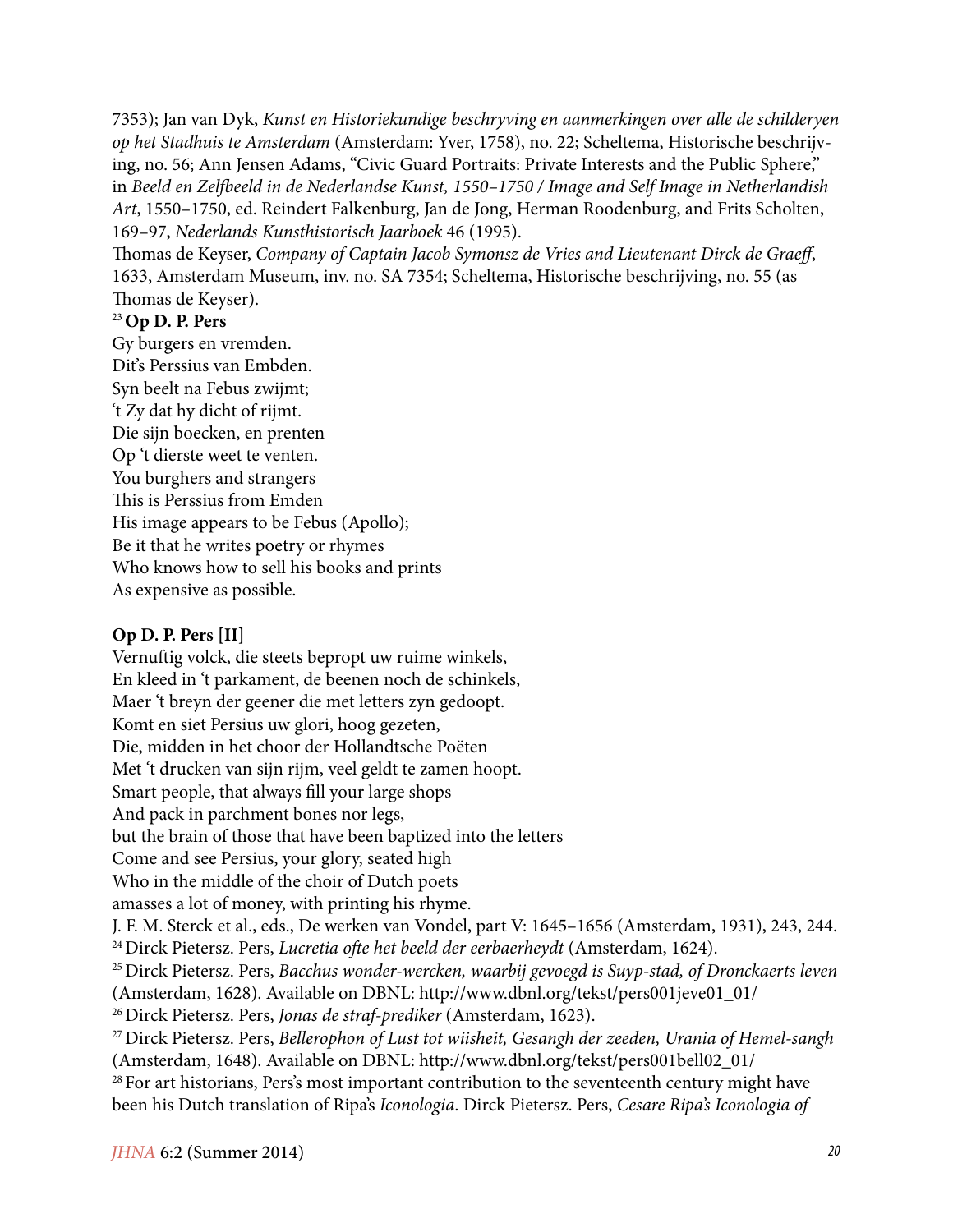*Uytbeeldinghen des Verstants* (Amsterdam, 1644). Available on DBNL: http://www.dbnl.org/tekst/ pers001cesa01\_01/

29 SAA, 5059, Collectie Stadsarchief Amsterdam, handschriften, no. 43, *Handschriften van Gerrit Pietersz. Schaep betreffende de geschiedenis van Amsterdam, ongedateerd*, 'No. 3,' Schutterijen, ambten, colleges, onderwijs, godshuizen, fo. 30: "30 Junij Ao 1620, is bij de Burgemeesters Pau, Hoing, Fred. de Vrij, overstemmende Gerrit Jaep Witsen de Chrijgsraet op een ongewoonlijcke tijd, namentlijck des oghtens ten 8 uren doen vergaderen ende daarenboven alle de capiteins ende luitenants niet laten aanspreken of dagvaerden, maer alleen sommige ende sommige een ure later, ende hebben voorts de 2 luitenanten, Nanning Florisz Clouck van het derde vaendel ende Jan Claesz Vlooswijck van het 4e vaendel, van haer dienst, om eenige frivole segswoorden ende particuliere tegensprekinge aen Burgemeester Pau gedaen, afgeset. Ende datelijck 2 andere inde plaets gecoren: namentlijc N. 4 Ariaen (Arent) Pietersz Verburgh. Voor no. 3 Lucas Jacobsz Rotgans."

30 J. F. Gebhard, "Een raadselachtige bladzijde bij Geeraert Brandt, opgehelderd door Bontemantel," *Oud Holland* 1 (1883): 189–94.

<sup>31</sup> [Meijer's note: In the year that he [Allard Cloeck] acquired this rank (1630) Rotgans became "Commissary of small affairs" [an assistant to the Burgomasters to support them in their tasks], maybe as a compensation. On the list of names appears a Claes Nannings Cloeck as well (likely the ensign). According to the genealogy this cannot have been a brother of the captain; he was probably the son of another Nanning Cloeck, who in turn was the son of Hendrik one of the brothers of Nannig Florisz].

32 Thomas de Keyser, *Sketch for Company of Captain Allaert Cloeck and Lieutenant Lucas Jacobsz Rotgans*, Albertina, Vienna, inv. no. 9246.

<sup>33</sup> Ann Jensen Adams reconstructs the genesis of the painting after the sketch in a different and more convincing way in "Civic Guard Portraits: Private Interests and the Public Sphere," in *Beeld en Zelfbeeld in de Nederlandse Kunst, 1550–1750 / Image and Self Image in Netherlandish Art, 1550–1750*, ed. Reindert Falkenburg, Jan de Jong, Herman Roodenburg, and Frits Scholten, 169–97, Nederlands Kunsthistorisch Jaarboek 46 (1995).

34 Thomas de Keyser, *Company of Captain Jacob Symonsz de Vries and Lieutenant Dirck de Graeff*, 1633, Amsterdam Museum, inv. no. SA 7354; Scheltema, Historische beschrijving, no. 55 (as Thomas de Keyser).

<sup>35</sup> Now Spuistraat

<sup>36</sup> Now Paleisstraat

<sup>37</sup> Both the pipe market and the wood (and later flower) market were part of the Nieuwezijds Voorburgwal

38 A. Bredius, "De Geschiedenis van een Schutterstuk," *Oud Holland* 31 (1913): 81–84, relates the story behind the painting. Hals was commissioned to paint it in 1633 but soon got into conflict with the officers, because he did not want to journey to Amsterdam to paint them and they did not wish to travel to Haarlem.

39 [Meijer's note: A. D. de Vries found (according to his article *De kunst op de Historische Tentoonstelling* [The Art in the Historical Exhibition] in *De Gids* of 1876), a record of a son from his first marriage, in 1636, and of a daughter with his second wife, in 1643. The son's name was Andries, the same as Thomas' s first child with Machteld Andriesdr. (whom he married in 1626). He was baptized April 15, 1627, in the Oude Kerk. Both children died young, because Thomas had only one child, the six-year-old Hendrik, when he was married again, in 1640, to Aeltje Heymericx.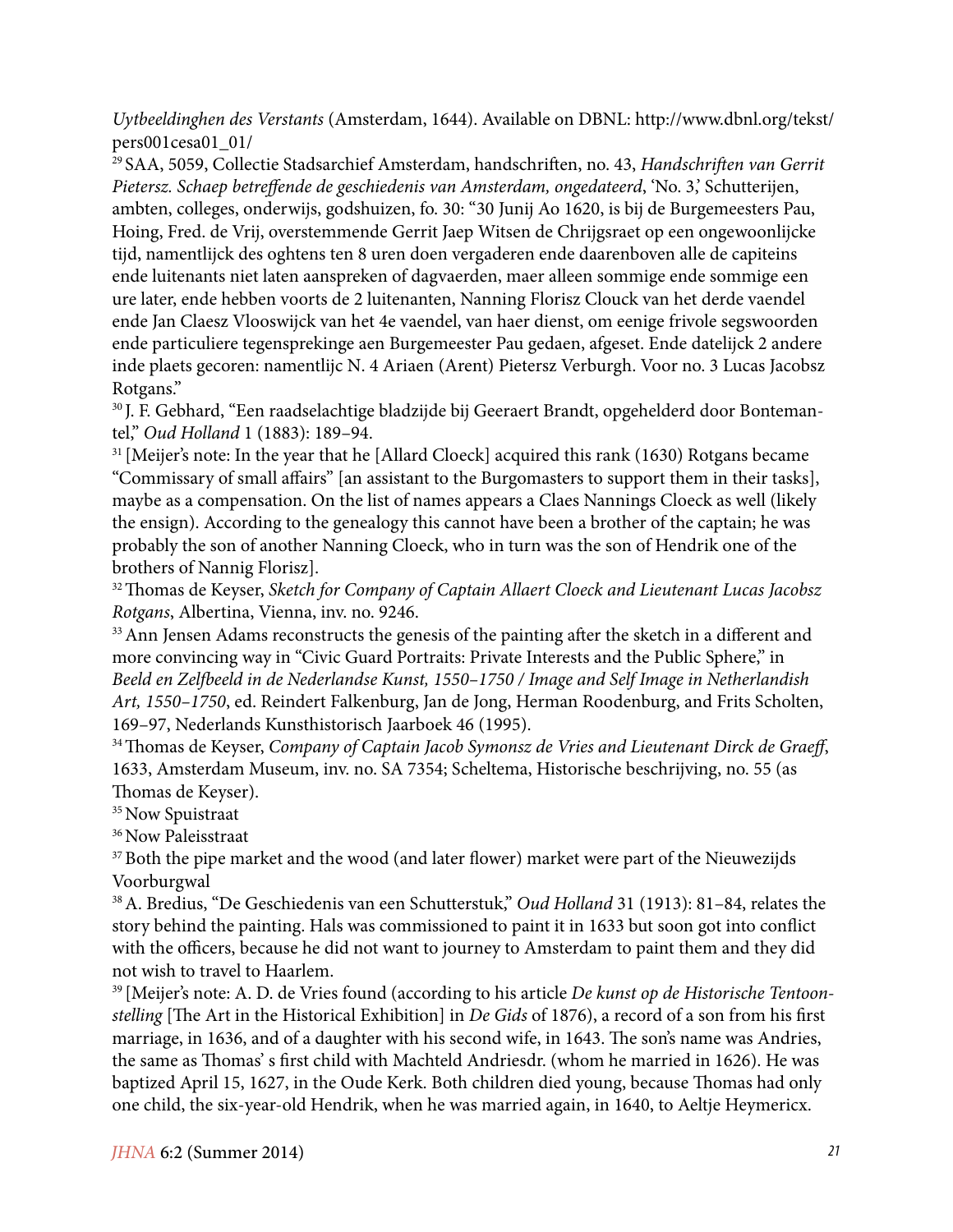Thomas "proved" (promised) f 4,000 to him for the share of his mother's inheritance (according to a record in the Orphansbook that Mr. De Roever gave to me), with the consent of Maritgen Bruynen (widow of Andries Freericksz) and of Bruyn Andriesz., the grandmother and uncle of the child respectively."] A. D. de Vries, "De schilderkunst op de historische tentoonstelling te Amsterdam," *De Gids* 40, no. 3 (1876): 542, n. 1.

40 [Meijer's note: The portrait is currently in the Remonstrant church in Amsterdam. It has been published as a print by C. de Pas.] Currently, the portrait is on loan to Museum het Catharijneconvent in Utrecht, inv. no. SPKK s4.

<sup>41</sup> [Meijer's note: At the auction of the paintings from Ilpendam in 1872 these pieces (nos. 33 and 34 in the catalogue) were auctioned for a total of f 6300, –. They then first came to the Suermondt Gallery and after that to Berlin.] Auction Amsterdam (Roos . . . Engelberts), December 3, 1872 (Lugt 33487).

<sup>42</sup> They are presently attributed to Nicolaes Eliasz Pickenoy.

43 D. C. Meijer Jr., "De familieportretten der Alewijns," *De Gids* 50 (1886): 335. Dirck van Santvoort, *Portrait of Eva Bicker*, Memorial Art Gallery, Rochester, Bertha Buswell Bequest, inv. no. 55.72.

44 Thomas de Keyser, *The Amsterdam Burgomasters Hear of the Arrival of Maria de Medici*, 1638, Amsterdam Museum, inv. no. SB 5755, on long-term loan from the Mauritshuis, The Hague.

45 [Meijer's note: Apart from Suyderhoeff another artist has made a work after the portrait of the four burgomasters. It was the excellent goldsmith Wouter Muller, who lived in Amsterdam in the middle of the seventeenth century. He struck a silver medal that was held by De Vries and De Jonge as the most beautiful specimen made in the Netherlands (*Nederlandsche Gedenkpenningen verklaard*, Amsterdam, 1837, vol. 2, fig. 20). On the front side of this medal, one sees the bust of Prince Willem I, with an inscription on the edge:

The old Willem, sovereign of Nassau and Orange / was the arm of the state, and whip of Spain.

Den ouden Willem, vorst van Nassov en Oranjen / Die was der staaten arm, en geesselroe van Spanjen.

On the reverse are four gentlemen seated around a table in a room. Their posture and clothing clearly show that the goldsmith worked after the painting by De Keyser or the print by Suyderhoeff. The edge inscription reads:

These are the fathers, and burgomasters, that / Support this free people, in peace and in the perils of war.

Dit zijn de vaderen, en burgemeester, daar / Dit vrije volk op rust, in vree, en krijgsgevaar.

The medal bears no date and De Vries and De Jonge have done a great effort to find any fact that could indicate the year of fabrication. Most likely, however, we should not see anything else in it than a glorification of the rule of the burgomasters, the maker probably had no specific persons in mind. Later he also made a similar medal with reference to the four sea heroes Tromp, Piet Hein, Heemskerck, and Van Galen, without changing the portraits but with addition of medals on the chests of the portrayed figures. He also added swords on the walls of the room, and changed the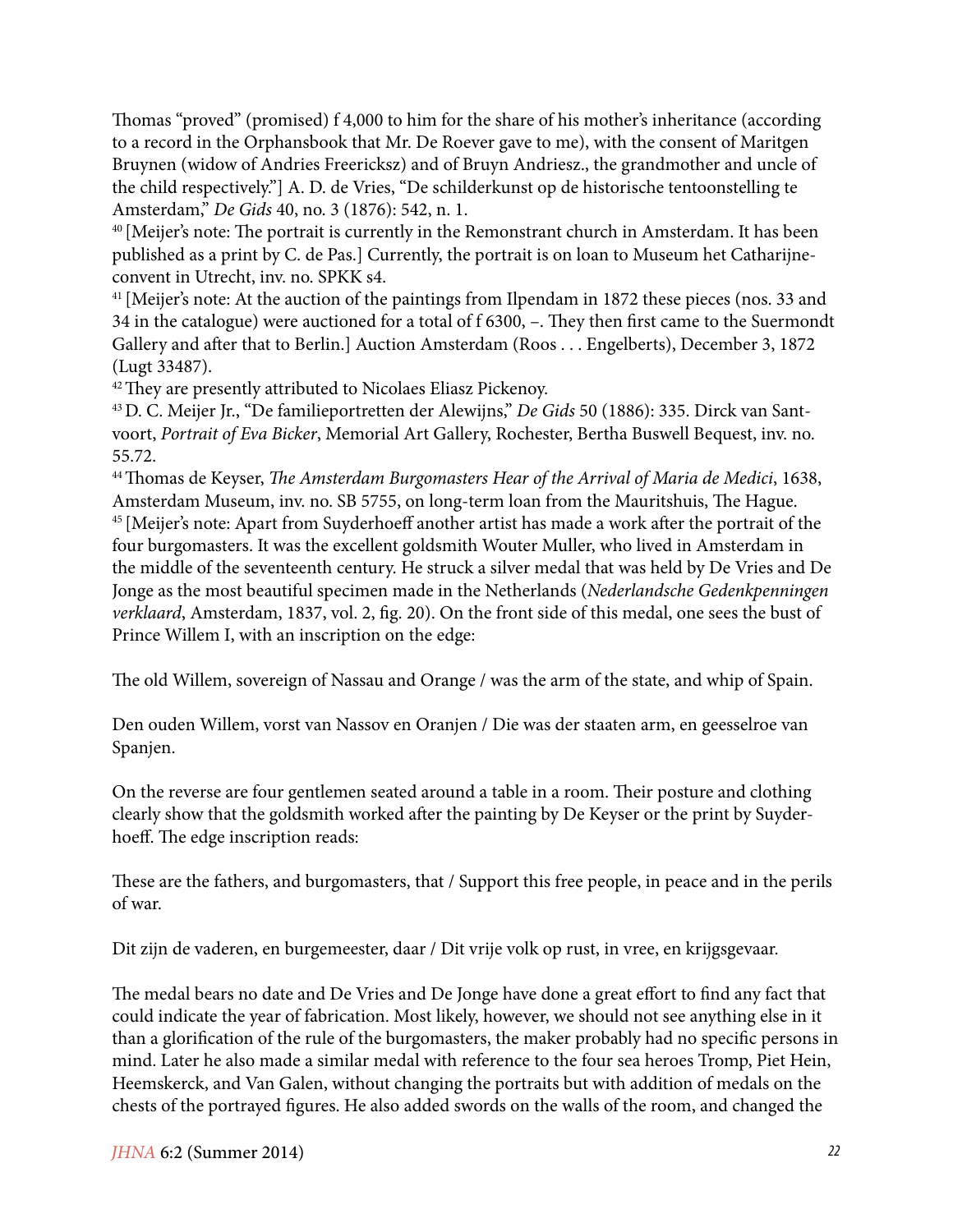edge inscription. In this state the medal, which appears to have been known under the name of hundred-guilder-medal (Mr. J. Dirks, *Penningkundig repertorium*, in *de Navorscher*, No. 1204), has been illustrated by Van Loon (II, 73).] Jeronimo de Vries, Johannes Cornelis de Jonge, Nederlandsche Gedenkpenningen verklaard, (Amsterdam, 1837), vol. 2, fig. 20. First medal: Wouter Müller, *Prince William I and the Burgomasters of Amsterdam*, silver, 8.2 cm. diameter, Amsterdam Museum, inv. no. PA 472.

46 W. Burger, Musee de la Hollande, vol. 1, Musées d'Amsterdam et de la Haye (Paris, 1858), 231–39.

47 Jacob Houbraken, *Portrait of Burgomaster Abraham Boom*, 1749–59, Rijksmuseum Amsterdam, inv. no. RP-P-OB-48.365.

48 Nicolaes Lastman en Adriaen van Nieulandt, *Company of Captain Abraham Boom and Lieutenant Oetgens van Waveren*, 1623, Amsterdam Museum, inv. no. SA 7361; Van Dyk, *Kunst en Historiekundige*, no. 18; Scheltema 1879, no. 125. See http://jhna.org/index.php/past-issues/volume-5-issue-1/189-the-amsterdam-civic-guard-1

<sup>49</sup> Meijer is mistaken here if he is referring to the painting. The burgomaster signaling Davelaer is on the left of the painting.

50 Waveren, Botshol, and Ruyge Wilnis (today Waverveen, Botshol, and Wilnis) comprise an area some twenty kilometers south of Amsterdam.

51 Thomas de Keyser, *Portrait of a Scholar*, 1631, Mauritshuis, The Hague, inv. no. 77. The museum holds two more paintings by De Keyser: *Portrait of Loef Vredericx as Ensign* (inv. no. 806) and the *Portrait of a Man, probably Hans van Hogendorp* (inv. no. 689).

52 Adams, *The Paintings of Thomas de Keyser*, 514–15. The archival document is lost.

53 SAA, 366, Archives of the guilds and the brewers college, no. 1346, membership registration of the masons' guild.

54 SAA, 5075, Notary archives, no. 1264 B, fol. 66.

55 SAA, DTB 675, *Marriage Register PUI* (city), p. 276, August 25, 1640. The marriage was without a doubt necessitated by Aeltje's pregnancy. The couple baptized a son, Cornelis on November 18, 1640. SAA, DTB, *Baptismal Registers* 301, p. 22: "Cornelis, 't kint van Thomas Kaijser ende Aeltgen Eymrincx."

56 Thomas de Keyser, *Portrait of Pieter Schout*, 1660, Rijksmuseum Amsterdam, inv. no. SK-A-697. <sup>57</sup> [Meijer's note: Another piece from his latter life years (1658), depicting Theseus, was in the Desolate Boedelkamer (bankruptcy chamber) in the Town Hall]. The painting is in fact: Thomas

de Keyser, *Odysseus and Nausicaa*, 1657, Royal Palace, Amsterdam (still in the former Desolate Boedelkamer).

58 The festivities are well documented, as for example in Caspar Barlaeus, *Medicea Hospes* (Amsterdam: Blaeu, 1638 (available on google books) and in several print series by Jan Martensz. de Jonge, Pieter Nolpe, and Salomon Savery (for the book by Barlaeus).

59[Meijer's note: Schaep's manuscript.]

60 Andries and Cornelis Bicker played an important role in foiling the attack by Prince William II on Amsterdam in 1650.

61 Joachim von Sandrart, *Company of Captain Cornelis Bicker and Lieutenant Frederick van Banchem*, 1640, Rijksmuseum Amsterdam, inv. no. SK-C-393, on loan from the city of Amsterdam, SA 7399.

 $62$  Frederik van Banchem is depicted on standing on the left with the blue sash.

 $63$  [Meijer's note: that of Vossius is still kept at the university.] The Atheneum Illustre was the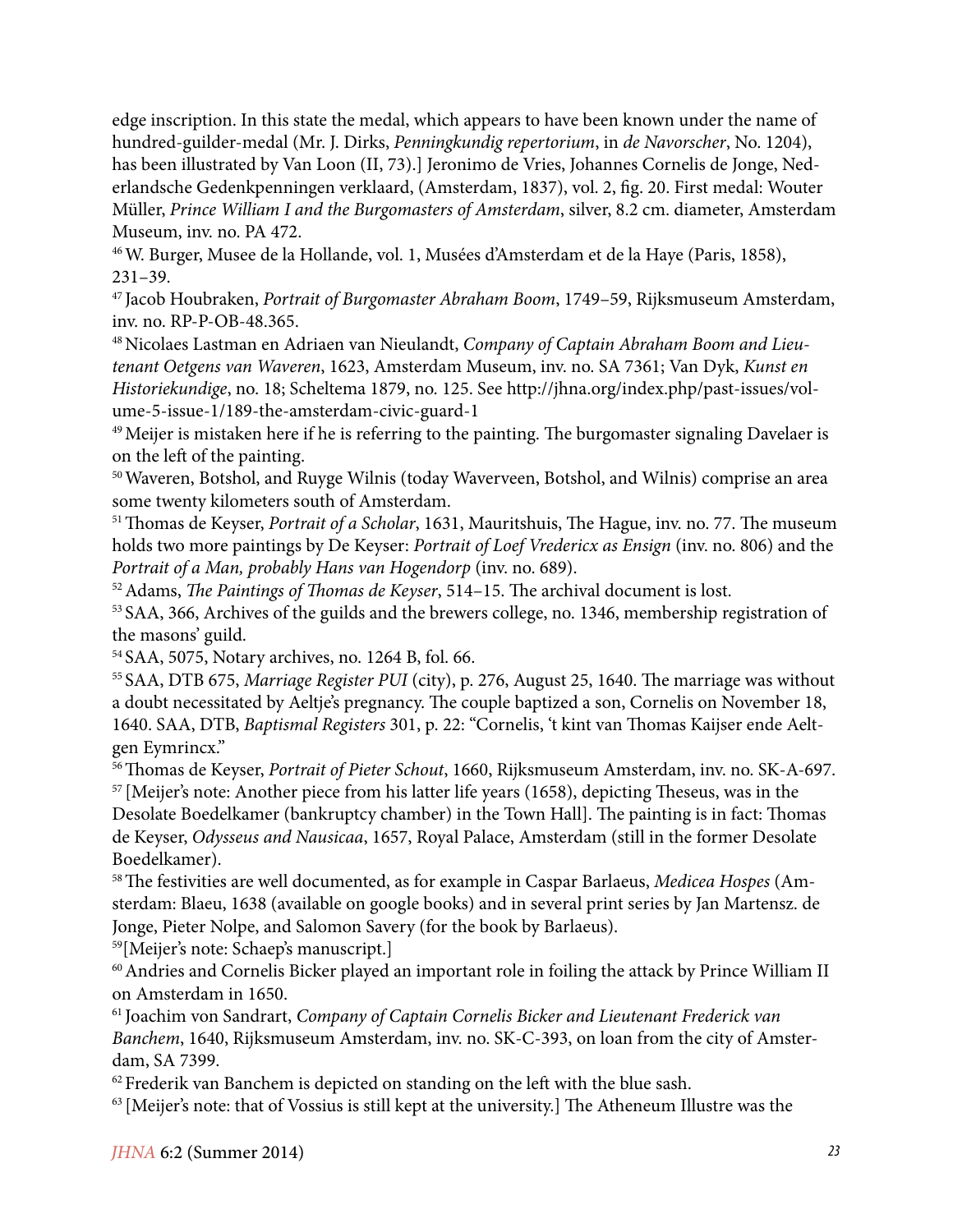predecessor of the current University of Amsterdam. For the portraits, see Norbert Middelkoop, "New Light on Sandrart's Dutch Scholars Portraits," in *Joachim von Sandrart: Ein europäischer Künstler un Theoretiker zwischen Italien und Deutschland*, ed. S. Ebert-Schifferer and C. Mazzetti di Pietralata, 97–107, Römische Studien der Biblioteca Hertziana, Band 25 (Rome and Munich, 2009).

64 Sterck et al., *De werken van Vondel*. Part IV: 1640-1645, Amsterdam 1930, p. 214.

Sandrart heeft VONDEL dus naar 't aenzicht uitgedruckt,

Niet zijn gedachten; want die waren wech-geruckt,

Verslingert op d'aeloude en bloende treurtooneelen,

Om ernstigh af te zien, wat rol d'uitheemschen spelen.

Vint niemants brein in bloet noch gal noch tranen smaeck,

Hy leeft in treurdicht. ay, vergun hem dat vermaeck.

Sandrart has shown Vondel thus after his features not his thoughts; because they had been snatched in love with the old and bloody tragedies to zealously study what part the foreigners play. If nobody's brain has a taste for blood nor bile nor tears

he lives in tragedy, ay, award him that pleasure.

<sup>65</sup> [Meijer's note: The portrait nowadays is in the Rijksmuseum (no. 1274, formerly 524). It has been engraved by Persijn, and later -- less artistically, but more accurately -- by Zijlvelt, who notes 1642 as the year of execution of the painting. In his *Portretten van Vondel*, Mr. Alberdingk Thijm has connected to this portrait one of those stories that, if they are not designed to do so, at least are very successful in giving the reader a wrong impression. According to him, Sandrart was just working on a portrait of the Jesuit priest Laurentius, when he painted the portrait of Hooft, having been asked to do so by Elsevier, who wanted to decorate the edition of *Nederlandsche historieën* by Hooft with his portrait, engraved by Zijlvelt. The first edition of the *Historieën* however, does not contain a portrait of Hooft. If a copy does include the portrait then it has been added later. The edition of 1650 has an engraved portrait that has been attributed to Blooteling, and it is only in the 1677 edition published by van Someren et al. that the portrait by Zijlvelt appears (and again, in a second state, in the edition published by Wetstein c.s. in 1703).

Zijlvelt was an engraver from an earlier era than that in which Sandrart lived in Amsterdam (no older dated work by him [Zijlvelt] is known than the portrait of Prof. Witsius from 1677, and that of Claes van Daalen, which is probably one of his first works, can in no case be older than 1656, because Van Daalen only became an Amsterdam surgeon in that year). If Zijlvelt, who was not yet born in 1642 according to Nagler, engraved the portrait of the Jesuit priest Laurentius during the latter's lifetime -- which remains to be seen (it is inscribed with the address of the publishers R. and I. Ottens) -- then still this does not provide the least reason to suppose that this portrait was painted by Sandrart, whose Catholicism is no proof at all.]

Joachim von Sandrart, *Portrait of Pieter Cornelis Hooft*, 1642. Rijksmuseum Amsterdam, inv.no. SK-A-364.

For the story that Meijer rightfully does not believe, see J. A. Alberdingk Thijm, *Portretten van Vondel* (Amsterdam, 1876), 97–98. Alberdingk Thijm wrote largely fictionalized and romanticized stories surrounding the life of famous persons from the Golden Age.

66 [Meijer's note: *Brieven*, Editie, 1855, Vol. I, p. 341] In the letter Hooft writes that he will sit for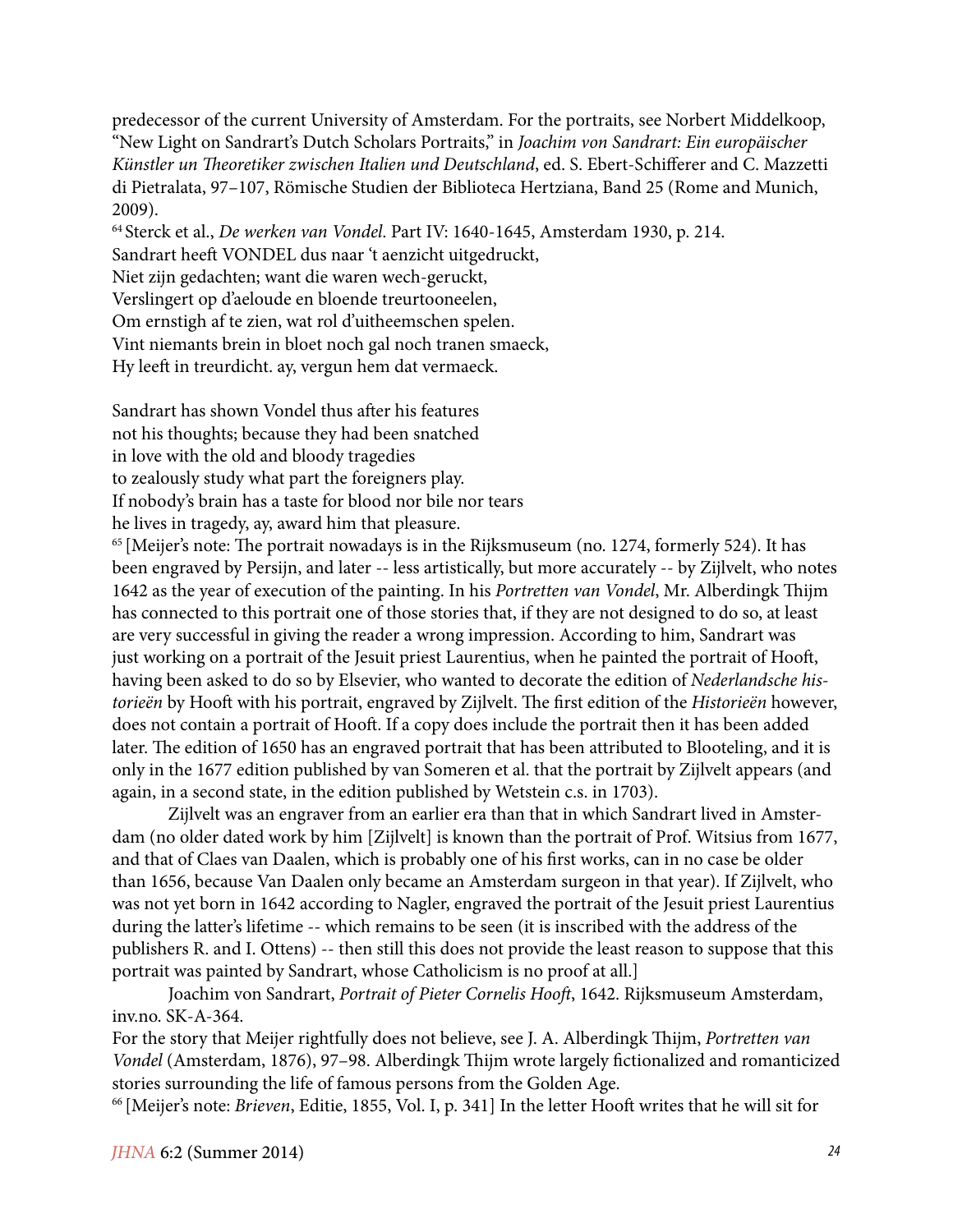Van Mierevelt in Delft on May 1, 1629, and the days after. He adds that Van Mierevelt is a man who wants to spend his time efficiently. Perhaps this is the reason why Meijer thinks Hooft must have been bored, he might have assumed that a time-efficient man can never have been a good companion to the erudite and elegant Hooft. *De briefwisseling van P. C. Hooft*, 1:710, no. 306: "A Monsieur Joost Baek, bij 't oudemannenhujs, in No 3. tot Amsterdam."

67 Joachim von Sandrart, *Portrait of Samuel Coster*, ca. 1642, Theater Instituut Nederland (presently administered by the University of Amsterdam), inv. no. 162.000..

68 Joachim von Sandrart, *Portrait of Jacob Bicker*, Amsterdam Museum, inv. no. SA 2078; Joachim von Sandrart, *Portrait of Alida Bicker*, Amsterdam Museum, inv. no. SA 2077; Joachim von Sandrart, *Portrait of Hendrick Bicker*, Amsterdam Museum, inv. no. SA 7400; Joachim von Sandrart, *Portrait of Eva Geelvinck*, Amsterdam Museum, inv. no. SA 7401.

69 C. Busken Huet, *Het land van Rembrand* (Haarlem 1882–84), 529, n. 1. Huet uses the Dutch saying "in een onbewaakt ogenblik," which I translated literally because it is otherwise untranslatable. It suggests that Vondel made it in a flash, that he did not spend a great deal of effort on it. 70 [Meijer's note: In *Vondel's werken* one reads "Dam en Markt" [Dam and market.]

71 A lavishly scholarly annotated online edition is available here: http://ta.sandrart.net/en/

#### **Bibliography**

Adams, Ann Jensen. "Civic Guard Portraits: Private Interests and the Public Sphere." *In Beeld en Zelfbeeld in de Nederlandse Kunst*, 1550–1750 / *Image and Self Image in Netherlandish Art*, 1550–1750, edited by Reindert Falkenburg, Jan de Jong, Herman Roodenburg, and Frits Scholten, 169–97. *Nederlands Kunsthistorisch Jaarboek* 46 (1995).

Adams, Ann Jensen. *The Paintings of Thomas de Keyser (1596/7–1667): A Study of Portraiture in Seventeenth-Century Amsterdam*. PhD diss., Harvard University, 1985 / Ann Arbor: UMI, 1988.

Alberdingk Thijm, J. A. *Portretten van Vondel*. Amsterdam, 1876.

Bosboom, Simon. *Cort onderwys van de vyf Colommen*. Amsterdam, 1670.

Bray, Salomon de. *Architectura moderna ofte bouwinge van onsen tyt*. Amsterdam, 1631.

Bredius, A. "De Geschiedenis van een Schutterstuk." *Oud Holland* 31 (1913): 81–84.

Burger, W. *Musee de la Hollande*. Vol. 1, *Musées d'Amsterdam et de la Haye*. Paris, 1858.

Busken Huet, C. *Het land van Rembrand*. Haarlem, 1882–84.

Dyk, Jan van. *Kunst en Historiekundige beschryving en aanmerkingen over alle de schilderyen op het Stadhuis te Amsterdam*. Amsterdam: Yver, 1758. http://books.google.nl/books?id=U-MA9AAAAcAAJ&hl=nl&pg=PP11 - v=onepage&q&f=false

Gebhard, J. F. "Een raadselachtige bladzijde bij Geeraert Brandt, opgehelderd door Bontemantel."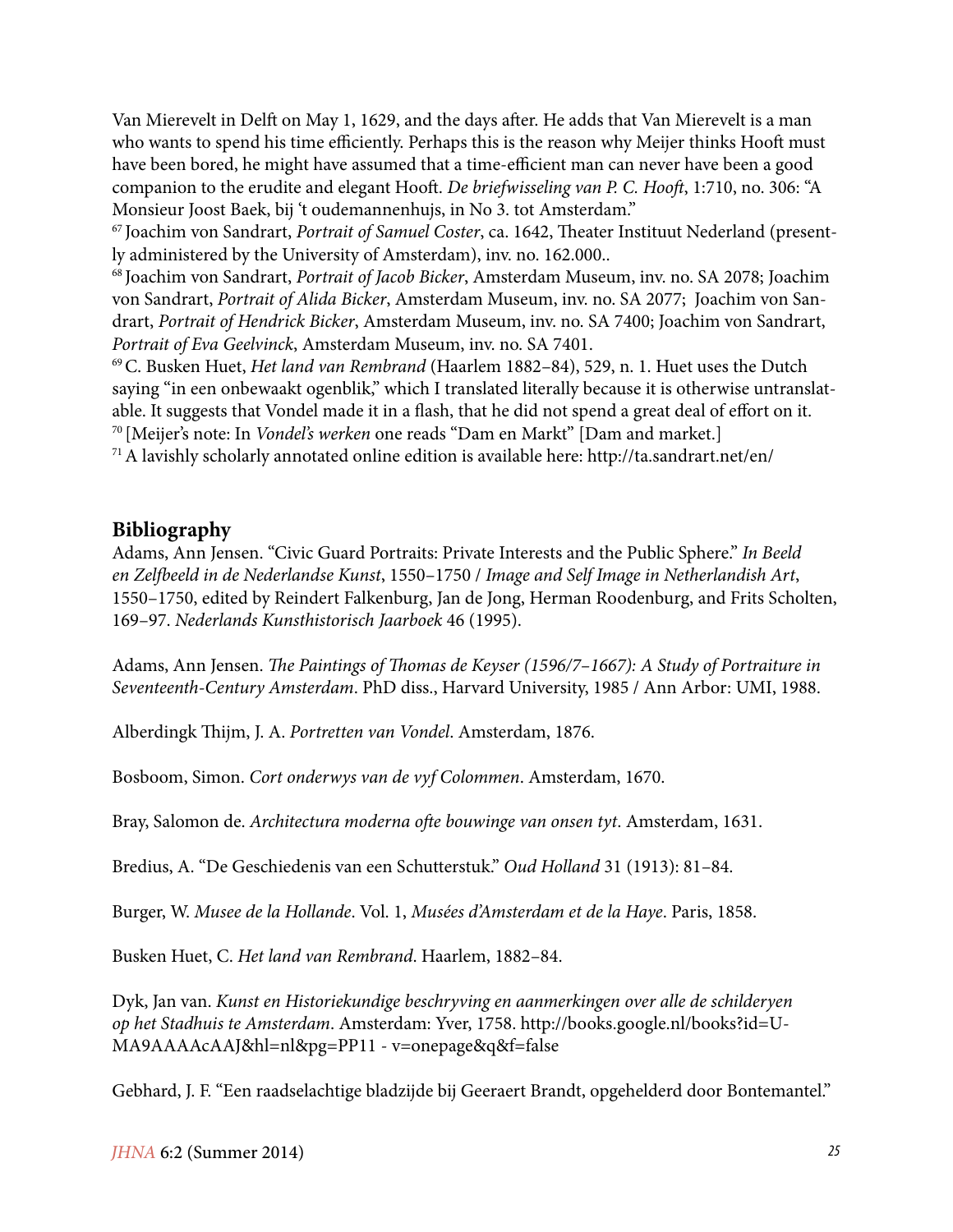*Oud Holland* 1 (1883): 189–94.

Hooft, P. C. *De briefwisseling* van P. C. Hooft, Part 1. Edited by H. W. van Tricht et al. Culemborg, 1976.

Kramm, Christiaan. *De levens en werken der Hollandsche en Vlaamsche kunstschilders, beeldhouwers, graveurs en bouwmeesters, van den vroegsten tot op onzen tijd*. Amsterdam, 1857–64.

Kroon, A. W. *Het Amsterdamsche stadhuis* (thans paleis), 1625–1700. Amsterdam, 1867.

Meijer, D. C., Jr. "De familieportretten der Alewijns." *De Gids* 50 (1886): 326–339.

[Meijer, D. C., Jr. and A. D. de Vries azn.]. *Catalogus van het Amsterdamsch Museum van het Koninklijk Oudheidkundig Genootschap in de zalen van het Oude-Mannenhuis*. Amsterdam, 1877.

Middelkoop, Norbert. "New Light on Sandrart's Dutch Scholars Portraits." In *Joachim von Sandrart: Ein europäischer Künstler un Theoretiker zwischen Italien und Deutschland*, edited by S. Ebert-Schifferer and C. Mazzetti di Pietralata, 97–107. Römische Studien der Biblioteca Hertziana 25. Rome and Munich, 2009.

Monnikhoff, Johannes. *Na-reeden*. Manuscript in the copy of the book *Privilegien, willekeuren en ordonnantien, betreffende het Collegium chirurgicum Amstelaedamense* (Amsterdam, 1736) once owned by Hermanus Meyer. Copy in the University Library of the University of Amsterdam.

Neurdenburg, E. *De zeventiende eeuwsche beeldhouwkunst in de Noordelijke Nederlanden*. Amsterdam, 1948.

Ottenheym, Koen, Paul Rosenberg, and Niek Smit. *Hendrick de Keyser: Architectura moderna; "Moderne" bouwkunst in Amsterdam 1600–1625*. Amsterdam, 2008.

Ryn, G. van. "Arent Van Buchel's Res Pictoriæ." *Oud Holland* V (1887): 150.

Scheltema, Pieter. *Historische beschrijving der schilderijen van het stadhuis te Amsterdam*. Amsterdam, 1879.

Six, J. "Nicolaes Eliasz Pickenoy." *Oud Holland* 4 (1886): 81–108.

Sterck, J. F. M., et al., eds. *De werken van Vondel, part IV: 1640–1645*. Amsterdam, 1930.

Sterck, J. F. M., et al., eds. *De werken van Vondel, part V: 1645–1656*. Amsterdam, 1931.

Vries, A. D. de. "De schilderkunst op de historische tentoonstelling te Amsterdam." *De Gids* 40, no. 3 (1876): 533–59.

Vries, A. D. de. "De schilderkunst op de historische tentoonstelling te Amsterdam." *De Gids* 40,

*JHNA* 6:2 (Summer 2014) *26*